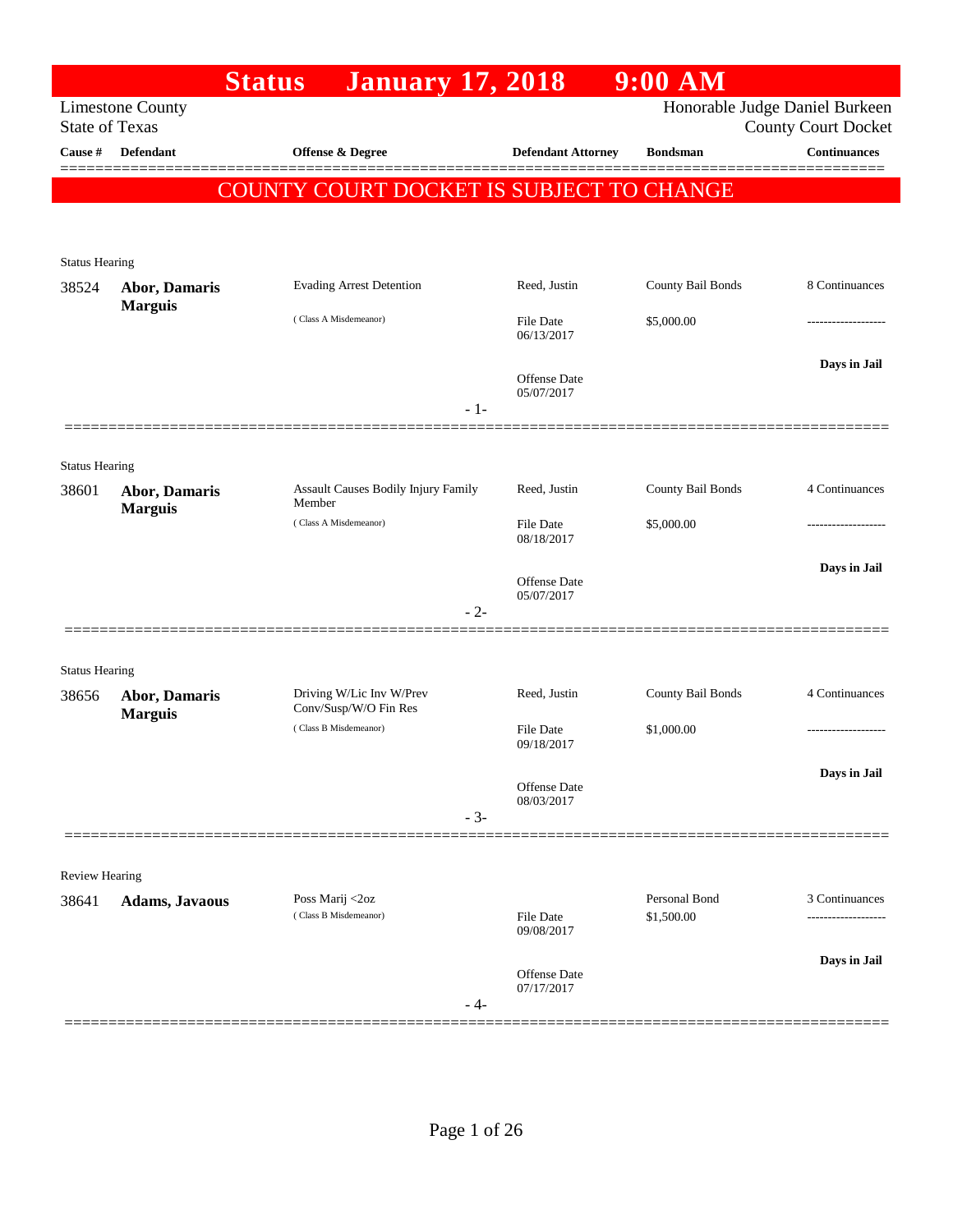|                       | <b>Status</b>                    | <b>January 17, 2018</b>                        |       |                                | $9:00$ AM                                  |                                                   |
|-----------------------|----------------------------------|------------------------------------------------|-------|--------------------------------|--------------------------------------------|---------------------------------------------------|
| <b>State of Texas</b> | <b>Limestone County</b>          |                                                |       |                                | Honorable Judge Daniel Burkeen             |                                                   |
| Cause #               | <b>Defendant</b>                 | Offense & Degree                               |       | <b>Defendant Attorney</b>      | <b>Bondsman</b>                            | <b>County Court Docket</b><br><b>Continuances</b> |
|                       |                                  |                                                |       |                                |                                            |                                                   |
|                       |                                  | COUNTY COURT DOCKET IS SUBJECT TO CHANGE       |       |                                |                                            |                                                   |
|                       |                                  |                                                |       |                                |                                            |                                                   |
| <b>Review Hearing</b> |                                  |                                                |       |                                |                                            |                                                   |
| 38353                 | Alvarado, Sharon<br><b>Renee</b> | Theft Prop >=\$100<\$750                       |       | Reed, Justin                   | Terry Chapman/Chapman<br><b>Bail Bonds</b> | 9 Continuances                                    |
|                       |                                  | (Class B Misdemeanor)                          |       | <b>File Date</b><br>01/26/2017 | \$1,000.00                                 |                                                   |
|                       |                                  |                                                |       |                                |                                            | Days in Jail                                      |
|                       |                                  |                                                |       | Offense Date<br>11/01/2016     |                                            |                                                   |
|                       |                                  |                                                | $-5-$ |                                |                                            |                                                   |
|                       |                                  |                                                |       |                                |                                            |                                                   |
| Arraignment<br>38736  | Alvarado, Sharon                 | Theft Prop >= $$750<$2,500$                    |       |                                |                                            | 1 Continuances                                    |
|                       | Renee                            |                                                |       |                                |                                            |                                                   |
|                       |                                  | (Class A Misdemeanor)                          |       | <b>File Date</b><br>11/21/2017 |                                            |                                                   |
|                       |                                  |                                                |       |                                |                                            | Days in Jail                                      |
|                       |                                  |                                                |       | Offense Date<br>11/21/2016     |                                            |                                                   |
|                       |                                  |                                                | $-6-$ |                                |                                            |                                                   |
| <b>Status Hearing</b> |                                  |                                                |       |                                |                                            |                                                   |
| 38610                 | <b>Anderson, Bradley</b>         | Driving W/Lic Inv W/Prev                       |       | Reed, Benjie                   | Reed, Benjie                               | 3 Continuances                                    |
|                       | <b>Jeremiah</b>                  | Conv/Susp/W/O Fin Res<br>(Class B Misdemeanor) |       | File Date                      | \$2,000.00                                 |                                                   |
|                       |                                  |                                                |       | 08/22/2017                     |                                            |                                                   |
|                       |                                  |                                                |       | Offense Date                   |                                            | Days in Jail                                      |
|                       |                                  |                                                | $-7-$ | 07/15/2017                     |                                            |                                                   |
|                       |                                  |                                                |       |                                |                                            |                                                   |
| Pre-trial Hearing     |                                  |                                                |       |                                |                                            |                                                   |
| 37661                 | <b>Anderson, Drake Allen</b>     | Poss Marij <2oz                                |       |                                | Terry Chapman/Chapman<br><b>Bail Bonds</b> | 2 Continuances                                    |
|                       |                                  | (Class B Misdemeanor)                          |       | <b>File Date</b><br>10/15/2015 | \$1,500.00                                 |                                                   |
|                       |                                  |                                                |       |                                |                                            | Days in Jail                                      |
|                       |                                  |                                                |       | Offense Date<br>09/01/2015     |                                            |                                                   |
|                       |                                  |                                                | $-8-$ |                                |                                            |                                                   |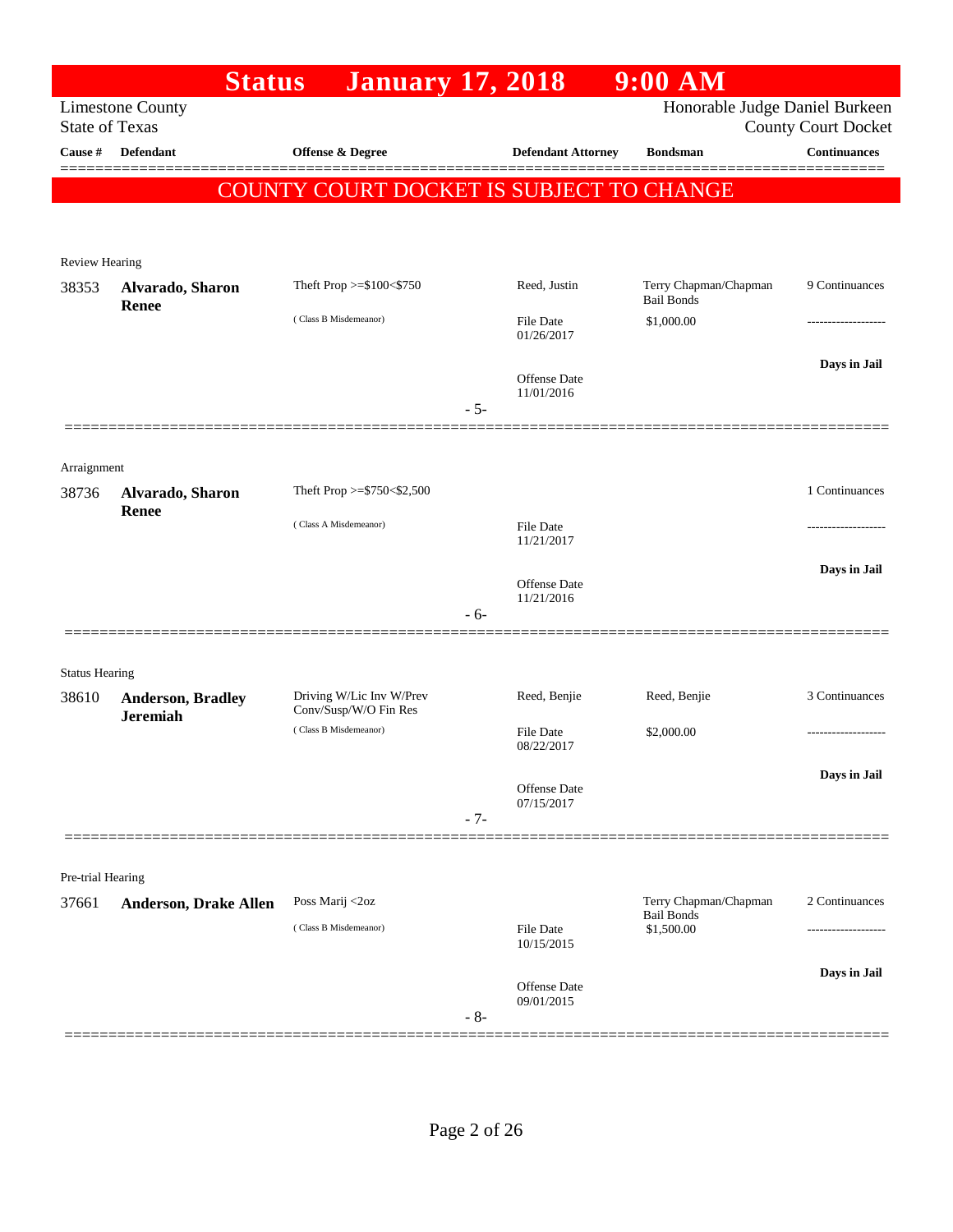|                       | <b>Status</b>                | <b>January 17, 2018</b>                                 |                                | $9:00$ AM                         |                                      |
|-----------------------|------------------------------|---------------------------------------------------------|--------------------------------|-----------------------------------|--------------------------------------|
| <b>State of Texas</b> | <b>Limestone County</b>      |                                                         |                                | Honorable Judge Daniel Burkeen    | <b>County Court Docket</b>           |
| Cause #               | <b>Defendant</b>             | Offense & Degree                                        | <b>Defendant Attorney</b>      | <b>Bondsman</b>                   | Continuances                         |
|                       |                              | COUNTY COURT DOCKET IS SUBJECT TO CHANGE                |                                |                                   | ======                               |
|                       |                              |                                                         |                                |                                   |                                      |
| <b>Status Hearing</b> |                              |                                                         |                                |                                   |                                      |
| 38566                 | <b>Baker, Lonnie Jay</b>     | Driving While Intoxicated Bac >=0.15                    | Erickson, Jim                  | Freebird Bail Bonds               | 7 Continuances                       |
|                       |                              | (Class A Misdemeanor)                                   | File Date<br>07/10/2017        | \$2,500.00                        |                                      |
|                       |                              |                                                         | Offense Date                   |                                   | Days in Jail                         |
|                       |                              | $-9-$                                                   | 06/05/2017                     |                                   |                                      |
|                       |                              |                                                         |                                |                                   |                                      |
| <b>Status Hearing</b> |                              |                                                         |                                |                                   |                                      |
| 38666                 | <b>Bates, Ronnie Lynn</b>    | Viol Bond/Protective Order<br>(Class A Misdemeanor)     | Tate, Greg<br><b>File Date</b> | <b>Ronnie Bates</b><br>\$2,500.00 | 2 Continuances<br>------------------ |
|                       |                              |                                                         | 09/27/2017                     |                                   |                                      |
|                       |                              |                                                         | Offense Date                   |                                   | Days in Jail                         |
|                       |                              | $-10-$                                                  | 09/16/2017                     |                                   |                                      |
|                       |                              |                                                         |                                |                                   |                                      |
| <b>Review Hearing</b> |                              |                                                         |                                |                                   |                                      |
| 38267                 | <b>Beldin, Bryan Charles</b> | Driving W/Lic Inv W/Prev<br>Conv/Susp/W/O Fin Res       | Reed, Benjie                   | County Bail Bonds                 | 12 Continuances                      |
|                       |                              | (Class B Misdemeanor)                                   | File Date<br>12/02/2016        | \$2,000.00                        |                                      |
|                       |                              |                                                         | Offense Date                   |                                   | <b>3 Davs in Jail</b>                |
|                       |                              | $-11-$                                                  | $10/14/2016\,$                 |                                   |                                      |
|                       |                              |                                                         |                                |                                   |                                      |
| Review Hearing        |                              |                                                         |                                |                                   |                                      |
| 38763                 | <b>Berry, Michael Wayne</b>  | Terroristic Threat Causes Of Fear<br><b>Imminet SBI</b> | Moore, David E.                |                                   | 1 Continuances                       |
|                       |                              | (Class B Misdemeanor)                                   | <b>File Date</b><br>12/13/2017 |                                   |                                      |
|                       |                              |                                                         |                                |                                   | 38 Days in Jail                      |
|                       |                              |                                                         | Offense Date<br>11/12/2017     |                                   |                                      |
|                       |                              | $-12-$                                                  |                                |                                   |                                      |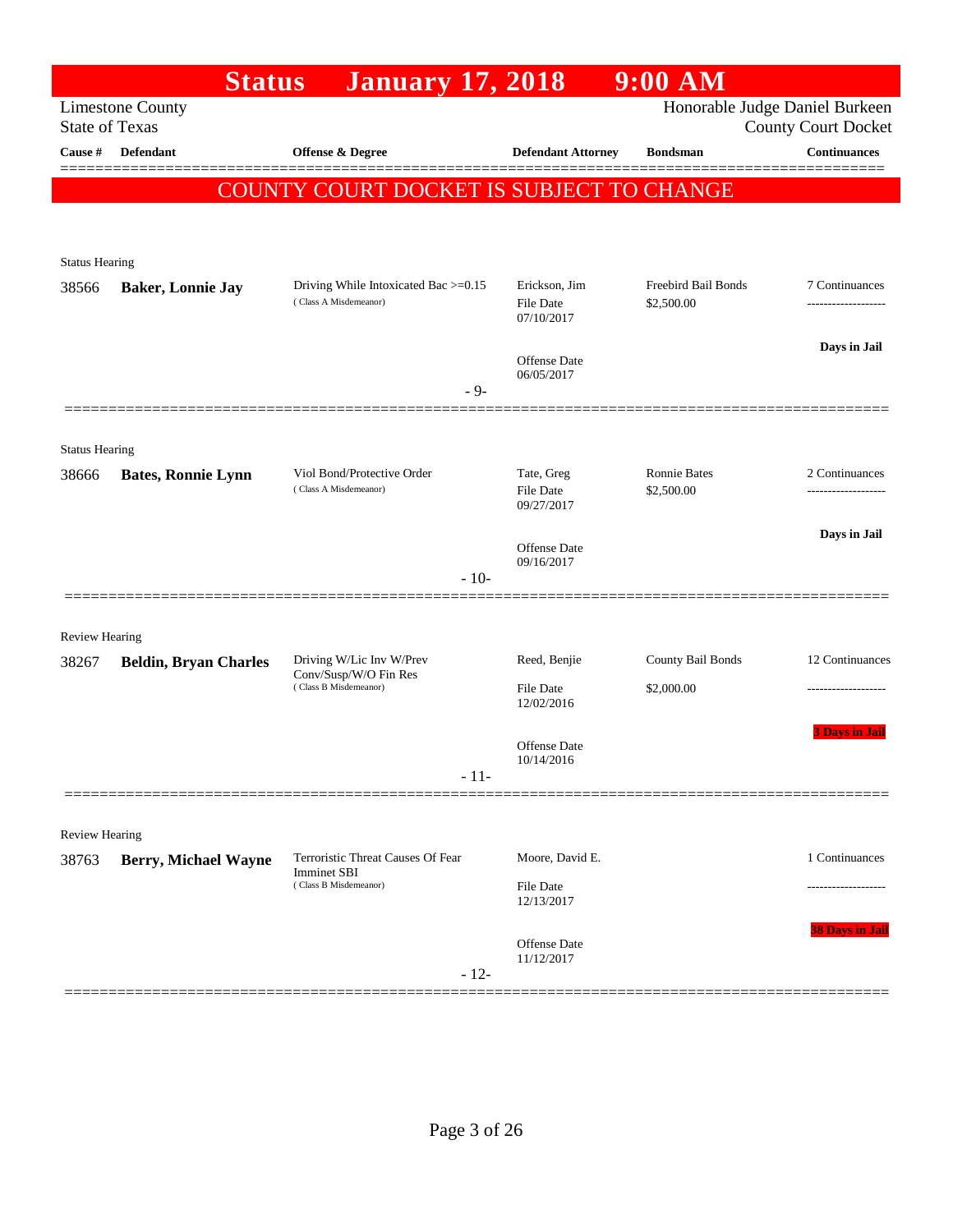|                       | <b>Status</b>              | <b>January 17, 2018</b>                                  |                                                       | $9:00$ AM                   |                                                              |
|-----------------------|----------------------------|----------------------------------------------------------|-------------------------------------------------------|-----------------------------|--------------------------------------------------------------|
| <b>State of Texas</b> | <b>Limestone County</b>    |                                                          |                                                       |                             | Honorable Judge Daniel Burkeen<br><b>County Court Docket</b> |
| Cause #               | Defendant                  | Offense & Degree                                         | <b>Defendant Attorney</b>                             | <b>Bondsman</b>             | <b>Continuances</b>                                          |
|                       |                            | <b>COUNTY COURT DOCKET IS SUBJECT TO CHANGE</b>          |                                                       |                             |                                                              |
|                       |                            |                                                          |                                                       |                             |                                                              |
| <b>Status Hearing</b> |                            |                                                          |                                                       |                             |                                                              |
| 38580                 | <b>Bonner, Keith Floyd</b> | Theft Prop >=\$100<\$750                                 | Reed, Justin                                          | Reed, Benjie                | 3 Continuances                                               |
|                       |                            | (Class B Misdemeanor)                                    | File Date<br>07/25/2017                               | \$2,500.00                  |                                                              |
|                       |                            |                                                          | Offense Date<br>06/05/2017                            |                             | <b>5 Days in Jail</b>                                        |
|                       |                            | $-13-$                                                   |                                                       |                             |                                                              |
| <b>Status Hearing</b> |                            |                                                          |                                                       |                             |                                                              |
| 37969                 | <b>Chaney, Justin Lee</b>  | <b>Burglary Of Vehicle</b><br>(Class A Misdemeanor)      | Dahlenburg, Michael<br><b>File Date</b>               | Personal Bond<br>\$3,000.00 | 0 Continuances                                               |
|                       |                            |                                                          | 05/19/2016                                            |                             |                                                              |
|                       |                            |                                                          | Offense Date<br>04/04/2016                            |                             | Days in Jail                                                 |
|                       |                            | $-14-$                                                   |                                                       |                             |                                                              |
| <b>Status Hearing</b> |                            |                                                          |                                                       |                             |                                                              |
| 38035                 | <b>Chaney, Justin Lee</b>  | Bail Jumping And Fail To Appear                          | Dahlenburg, Michael                                   |                             | 0 Continuances                                               |
|                       |                            | (Class A Misdemeanor)                                    | <b>File Date</b><br>06/13/2016                        |                             |                                                              |
|                       |                            |                                                          | Offense Date                                          |                             | Days in Jail                                                 |
|                       |                            | $-15-$                                                   | 06/02/2016                                            |                             |                                                              |
|                       |                            |                                                          |                                                       |                             |                                                              |
| <b>Status Hearing</b> |                            |                                                          |                                                       |                             |                                                              |
| 38184                 | <b>Chaney</b> , Justin Lee | Bail Jumping And Fail To Appear<br>(Class A Misdemeanor) | Dahlenburg, Michael<br><b>File Date</b><br>09/19/2016 | Personal Bond<br>\$1,000.00 | 0 Continuances<br>                                           |
|                       |                            |                                                          |                                                       |                             | Days in Jail                                                 |
|                       |                            | $-16-$                                                   | Offense Date<br>09/14/2016                            |                             |                                                              |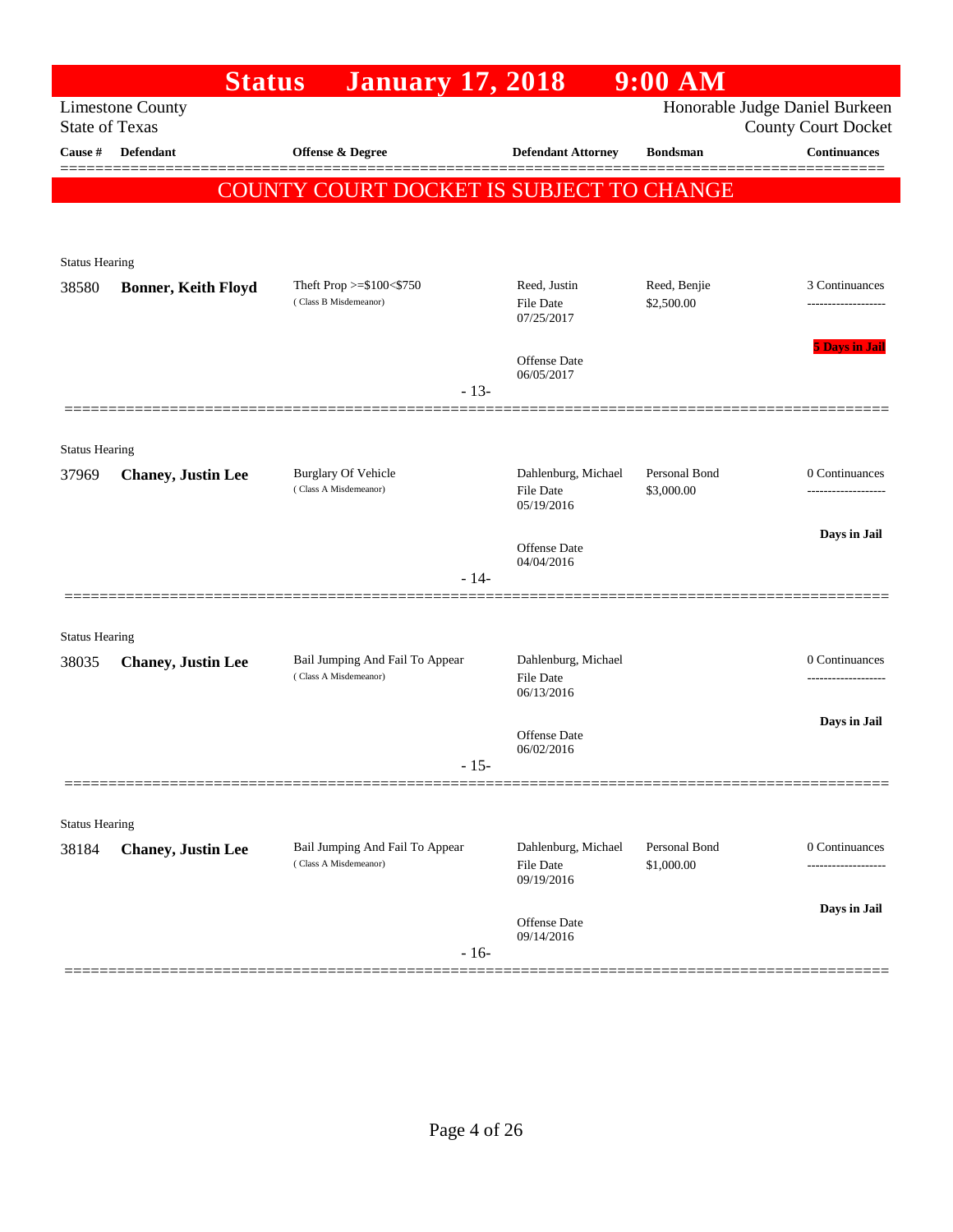| <b>January 17, 2018</b><br><b>Limestone County</b><br><b>State of Texas</b><br>Cause #<br><b>Defendant</b><br>Offense & Degree<br>COUNTY COURT DOCKET IS SUBJECT TO CHANGE | <b>Defendant Attorney</b>                             | <b>Bondsman</b>             | Honorable Judge Daniel Burkeen<br><b>County Court Docket</b><br><b>Continuances</b><br>======= |
|----------------------------------------------------------------------------------------------------------------------------------------------------------------------------|-------------------------------------------------------|-----------------------------|------------------------------------------------------------------------------------------------|
|                                                                                                                                                                            |                                                       |                             |                                                                                                |
|                                                                                                                                                                            |                                                       |                             |                                                                                                |
|                                                                                                                                                                            |                                                       |                             |                                                                                                |
|                                                                                                                                                                            |                                                       |                             |                                                                                                |
| <b>Status Hearing</b>                                                                                                                                                      |                                                       |                             |                                                                                                |
| Bail Jumping And Fail To Appear<br>38185<br><b>Chaney</b> , Justin Lee<br>(Class A Misdemeanor)                                                                            | Dahlenburg, Michael<br><b>File Date</b><br>09/19/2016 | Personal Bond<br>\$1,000.00 | 0 Continuances                                                                                 |
|                                                                                                                                                                            | Offense Date<br>09/14/2016                            |                             | Days in Jail                                                                                   |
| $-17-$                                                                                                                                                                     |                                                       |                             |                                                                                                |
| <b>Status Hearing</b>                                                                                                                                                      |                                                       |                             |                                                                                                |
| Assault Causes Bodily Injury Family<br>38371<br>Coaster, Gary Wayne,<br>Member                                                                                             | Reed, Justin                                          | Reed, Justin                | 5 Continuances                                                                                 |
| Jr.<br>(Class A Misdemeanor)                                                                                                                                               | <b>File Date</b><br>02/17/2017                        | \$10,000.00                 |                                                                                                |
|                                                                                                                                                                            | Offense Date<br>01/23/2017                            |                             | Days in Jail                                                                                   |
| $-18-$                                                                                                                                                                     |                                                       |                             |                                                                                                |
| <b>Status Hearing</b>                                                                                                                                                      |                                                       |                             |                                                                                                |
| Criminal Trespass<br>38690<br><b>Cooper, Nicholas</b>                                                                                                                      |                                                       | County Bail Bonds           | 2 Continuances                                                                                 |
| <b>Marquise</b><br>(Class B Misdemeanor)                                                                                                                                   | <b>File Date</b><br>10/13/2017                        | \$1,000.00                  |                                                                                                |
|                                                                                                                                                                            | Offense Date<br>09/18/2017                            |                             | Days in Jail                                                                                   |
| $-19-$                                                                                                                                                                     |                                                       |                             |                                                                                                |
|                                                                                                                                                                            |                                                       |                             |                                                                                                |
| <b>Review Hearing</b><br>Driving W/Lic Inv W/Prev<br>38648<br>Davlin, Cody Wayne                                                                                           |                                                       |                             | 1 Continuances                                                                                 |
| Conv/Susp/W/O Fin Res<br>(Class B Misdemeanor)                                                                                                                             | File Date<br>09/18/2017                               |                             |                                                                                                |
| $-20-$                                                                                                                                                                     | Offense Date<br>07/28/2017                            |                             | Days in Jail                                                                                   |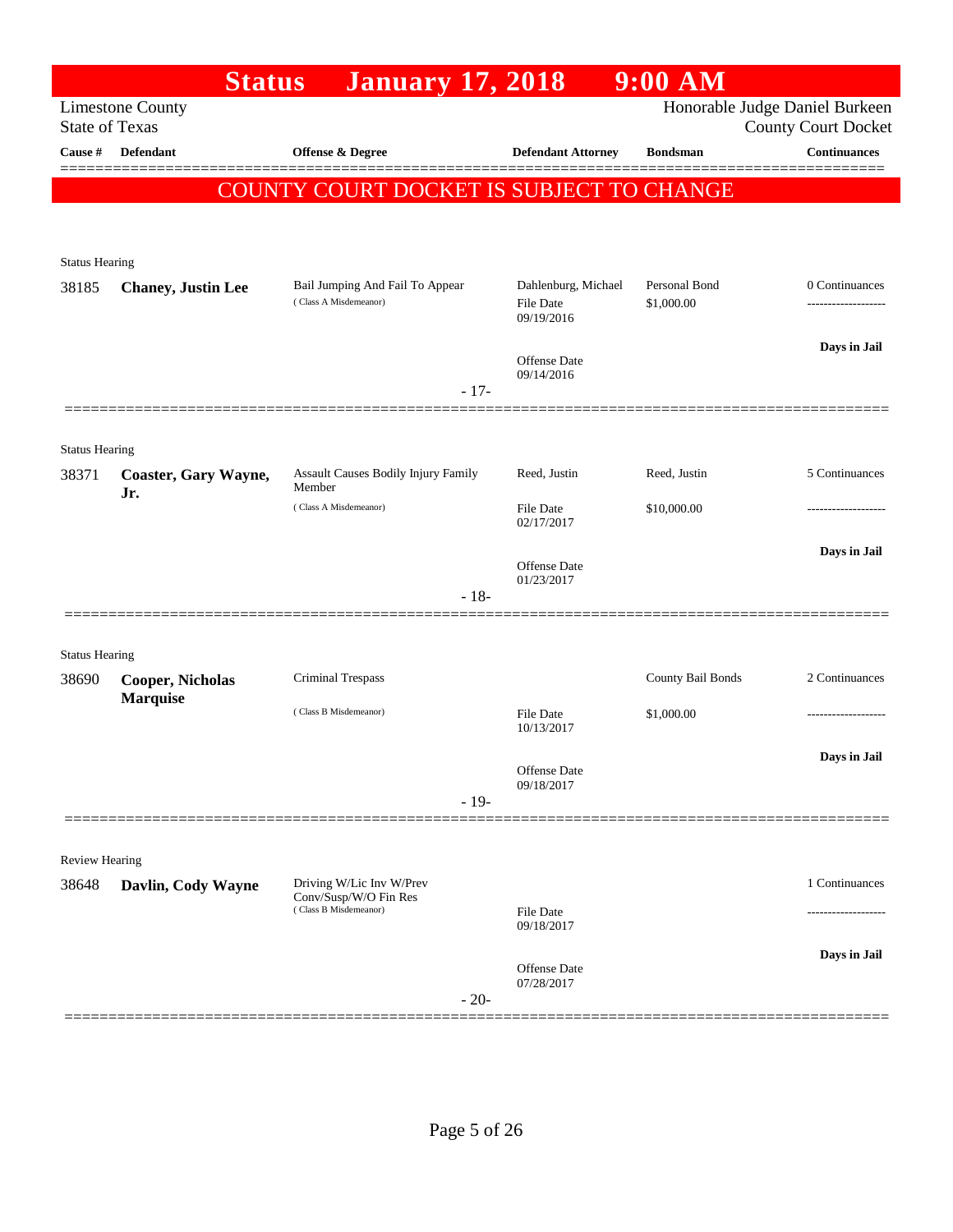|                       | <b>Status</b>                 | <b>January 17, 2018</b>                  |        |                                                      | $9:00$ AM                       |                                                   |
|-----------------------|-------------------------------|------------------------------------------|--------|------------------------------------------------------|---------------------------------|---------------------------------------------------|
| <b>State of Texas</b> | <b>Limestone County</b>       |                                          |        |                                                      |                                 | Honorable Judge Daniel Burkeen                    |
| Cause #               | <b>Defendant</b>              | Offense & Degree                         |        | <b>Defendant Attorney</b>                            | <b>Bondsman</b>                 | <b>County Court Docket</b><br><b>Continuances</b> |
|                       |                               |                                          |        |                                                      |                                 |                                                   |
|                       |                               | COUNTY COURT DOCKET IS SUBJECT TO CHANGE |        |                                                      |                                 |                                                   |
|                       |                               |                                          |        |                                                      |                                 |                                                   |
| Review Hearing        |                               |                                          |        |                                                      |                                 |                                                   |
| 38149                 | Delacruz, Raul, Jr.           | Poss Marij <2oz<br>(Class B Misdemeanor) |        | Keathley, Steve A.<br><b>File Date</b><br>08/23/2016 | County Bail Bonds<br>\$2,000.00 | 13 Continuances<br>                               |
|                       |                               |                                          | $-21-$ | <b>Offense Date</b><br>07/19/2016                    |                                 | <b>299 Days in Jail</b>                           |
|                       |                               |                                          |        |                                                      |                                 |                                                   |
| <b>Review Hearing</b> |                               |                                          |        |                                                      |                                 |                                                   |
| 38118                 | <b>Erler, Holly Elizabeth</b> | Poss Marij <2oz<br>(Class B Misdemeanor) |        | Moore, David E.<br><b>File Date</b><br>08/16/2016    | County Bail Bonds               | 5 Continuances                                    |
|                       |                               |                                          |        |                                                      | \$2,000.00                      |                                                   |
|                       |                               |                                          |        |                                                      |                                 | Days in Jail                                      |
|                       |                               |                                          |        | <b>Offense Date</b><br>04/16/2016                    |                                 |                                                   |
|                       |                               |                                          | $-22-$ |                                                      |                                 |                                                   |
|                       |                               |                                          |        |                                                      |                                 |                                                   |
| Plea Hearing<br>38582 | <b>Farris, Kyle Mitchell</b>  | Poss Marij <2oz                          |        | Reed, Benjie                                         | County Bail Bonds               | 4 Continuances                                    |
|                       |                               | (Class B Misdemeanor)                    |        | <b>File Date</b><br>07/25/2017                       | \$2,500.00                      |                                                   |
|                       |                               |                                          |        |                                                      |                                 | Days in Jail                                      |
|                       |                               |                                          |        | Offense Date<br>06/11/2017                           |                                 |                                                   |
|                       |                               |                                          | $-23-$ |                                                      |                                 |                                                   |
|                       |                               |                                          |        |                                                      |                                 |                                                   |
| <b>Status Hearing</b> |                               | Theft Prop >=\$100<\$750                 |        |                                                      | Personal Bond                   | 4 Continuances                                    |
| 38606                 | <b>Ferguson, Daryl Glen</b>   | (Class B Misdemeanor)                    |        | <b>File Date</b><br>08/21/2017                       | \$2,000.00                      | .                                                 |
|                       |                               |                                          |        | Offense Date                                         |                                 | Days in Jail                                      |
|                       |                               |                                          | $-24-$ | 06/25/2017                                           |                                 |                                                   |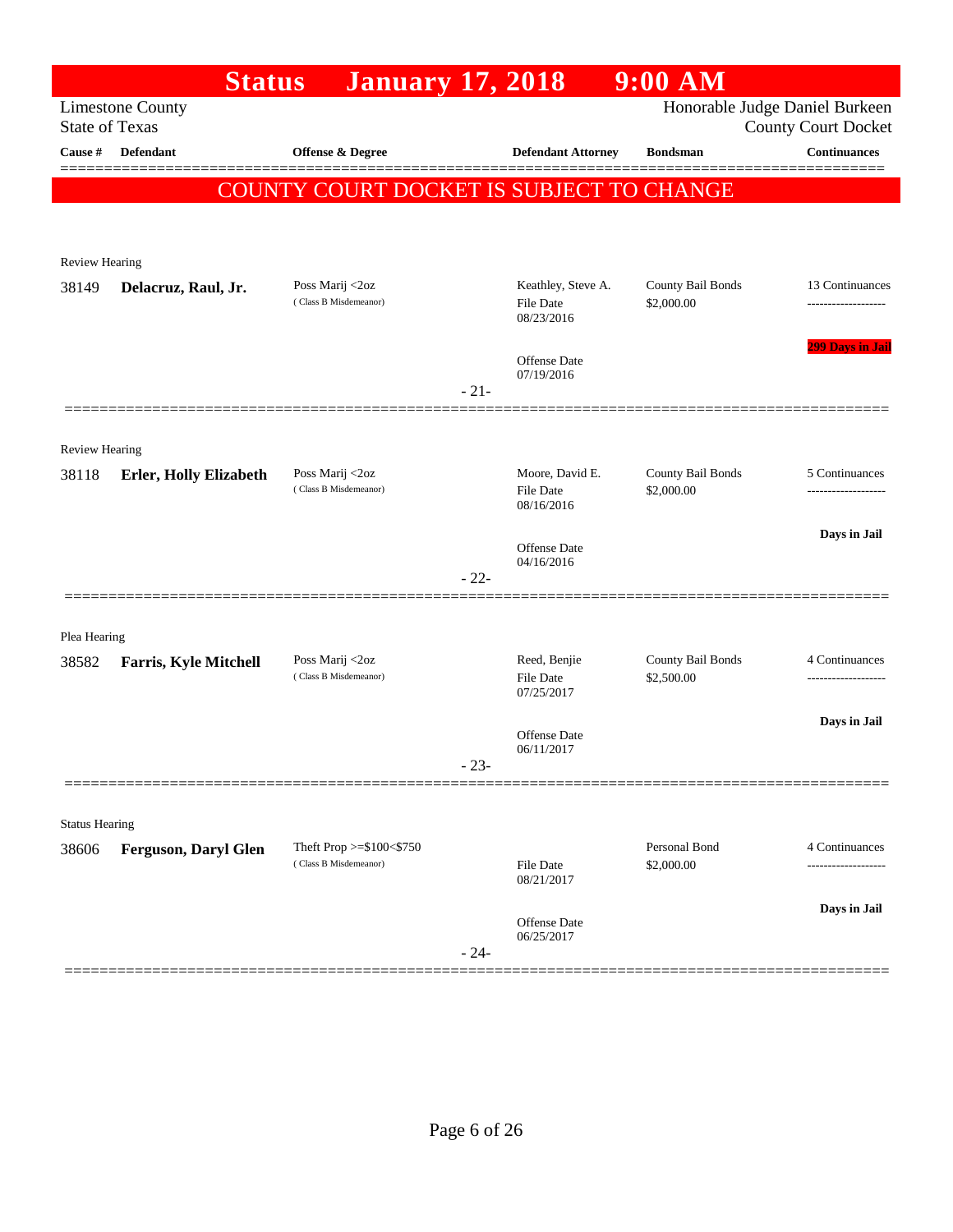|                       | <b>Status</b>                        | <b>January 17, 2018</b>                                  |                                                | $9:00$ AM                         |                                                              |
|-----------------------|--------------------------------------|----------------------------------------------------------|------------------------------------------------|-----------------------------------|--------------------------------------------------------------|
| <b>State of Texas</b> | <b>Limestone County</b>              |                                                          |                                                |                                   | Honorable Judge Daniel Burkeen<br><b>County Court Docket</b> |
| Cause #               | Defendant                            | <b>Offense &amp; Degree</b>                              | <b>Defendant Attorney</b>                      | <b>Bondsman</b>                   | <b>Continuances</b>                                          |
|                       |                                      | COUNTY COURT DOCKET IS SUBJECT TO CHANGE                 |                                                |                                   |                                                              |
|                       |                                      |                                                          |                                                |                                   |                                                              |
|                       |                                      |                                                          |                                                |                                   |                                                              |
| <b>Review Hearing</b> |                                      |                                                          |                                                |                                   |                                                              |
| 38416                 | <b>Forge, Anthony</b><br>Bernard, II | Assault Causes Bodily Injury Family<br>Member            | Reed, Justin                                   | Reed, Justin                      | 8 Continuances                                               |
|                       |                                      | (Class A Misdemeanor)                                    | <b>File Date</b><br>03/22/2017                 | \$3,000.00                        |                                                              |
|                       |                                      |                                                          | <b>Offense</b> Date                            |                                   | Days in Jail                                                 |
|                       |                                      |                                                          | 03/08/2017                                     |                                   |                                                              |
|                       |                                      | $-25-$                                                   |                                                |                                   |                                                              |
|                       |                                      |                                                          |                                                |                                   |                                                              |
| <b>Status Hearing</b> |                                      | Theft Prop>=\$20<\$500 By Check                          |                                                | Personal Bond                     | 1 Continuances                                               |
| 37944                 | <b>Grabs, Mark Wayne</b>             | (Class B Misdemeanor)                                    | <b>File Date</b>                               | \$1,000.00                        |                                                              |
|                       |                                      |                                                          | 05/04/2016                                     |                                   |                                                              |
|                       |                                      |                                                          | <b>Offense Date</b>                            |                                   | Days in Jail                                                 |
|                       |                                      | $-26-$                                                   | 07/18/2014                                     |                                   |                                                              |
|                       |                                      |                                                          |                                                |                                   |                                                              |
| <b>Status Hearing</b> |                                      |                                                          |                                                |                                   |                                                              |
| 38627                 | <b>Gray, Chandra Renee</b>           | Theft Prop $>= $100 < $750$                              | Dahlenburg, Michael                            | Freebird Bail Bonds               | 3 Continuances                                               |
|                       |                                      | (Class B Misdemeanor)                                    | File Date<br>08/28/2017                        | \$1,000.00                        |                                                              |
|                       |                                      |                                                          |                                                |                                   | Days in Jail                                                 |
|                       |                                      |                                                          | Offense Date<br>07/16/2017                     |                                   |                                                              |
|                       |                                      | $-27-$                                                   |                                                |                                   |                                                              |
|                       |                                      |                                                          |                                                |                                   |                                                              |
| <b>Status Hearing</b> |                                      |                                                          |                                                |                                   |                                                              |
| 38710                 | <b>Gray, Chandra Renee</b>           | <b>Evading Arrest Detention</b><br>(Class A Misdemeanor) | Dahlenburg, Michael<br>File Date<br>10/26/2017 | Freebird Bail Bonds<br>\$3,000.00 | 2 Continuances<br>.                                          |
|                       |                                      |                                                          |                                                |                                   | Days in Jail                                                 |
|                       |                                      | $-28-$                                                   | <b>Offense Date</b><br>10/01/2017              |                                   |                                                              |
|                       |                                      |                                                          |                                                |                                   |                                                              |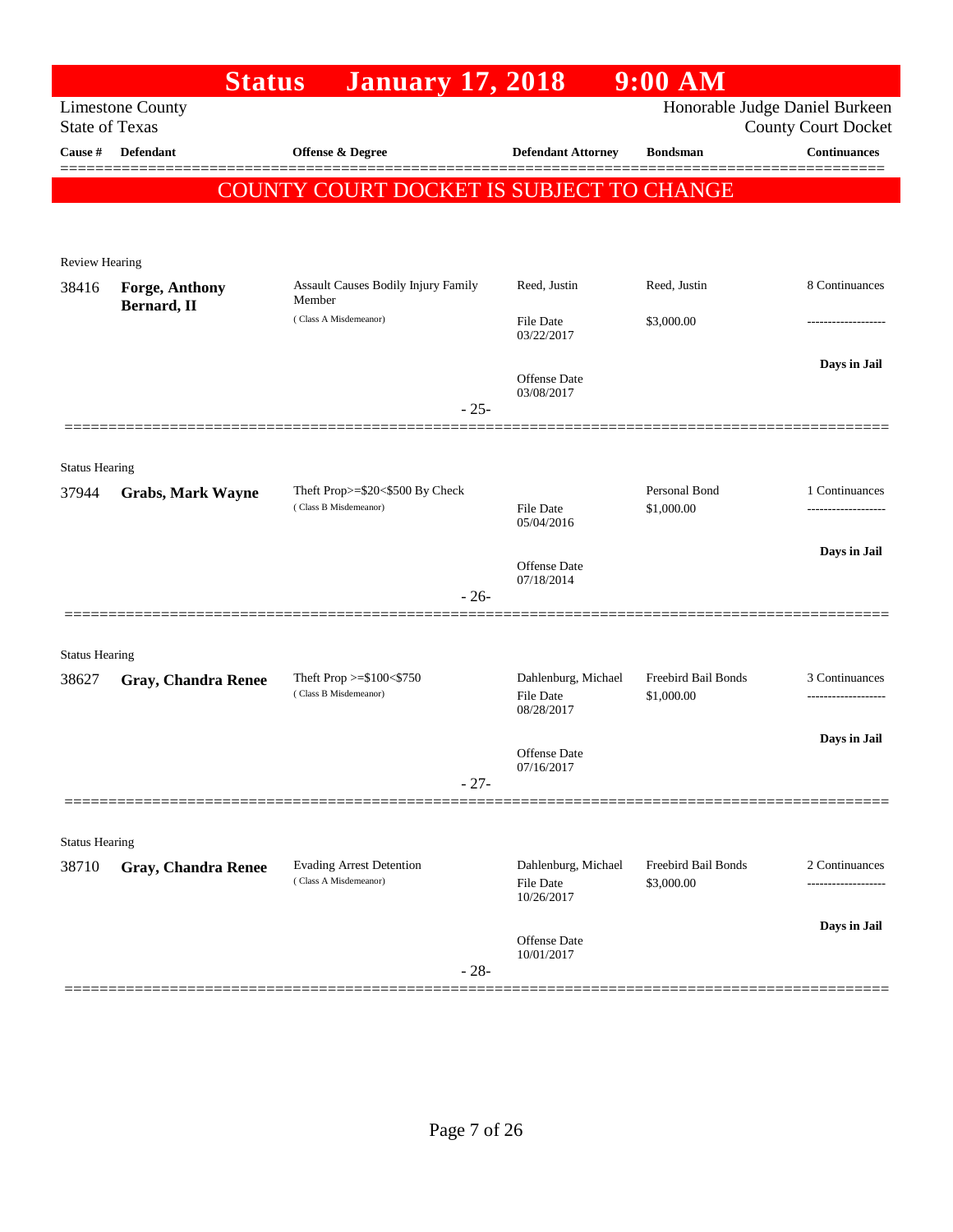|                       | <b>Status</b>           | <b>January 17, 2018</b>                                  |                                                       | $9:00$ AM                         |                                                              |
|-----------------------|-------------------------|----------------------------------------------------------|-------------------------------------------------------|-----------------------------------|--------------------------------------------------------------|
| <b>State of Texas</b> | <b>Limestone County</b> |                                                          |                                                       |                                   | Honorable Judge Daniel Burkeen<br><b>County Court Docket</b> |
| Cause #               | <b>Defendant</b>        | <b>Offense &amp; Degree</b>                              | <b>Defendant Attorney</b>                             | <b>Bondsman</b>                   | <b>Continuances</b>                                          |
|                       |                         | COUNTY COURT DOCKET IS SUBJECT TO CHANGE                 |                                                       |                                   |                                                              |
|                       |                         |                                                          |                                                       |                                   |                                                              |
| <b>Status Hearing</b> |                         |                                                          |                                                       |                                   |                                                              |
| 38711                 | Gray, Chandra Renee     | Theft Prop <\$100 W/Prev Convic<br>(Class B Misdemeanor) | Dahlenburg, Michael<br><b>File Date</b><br>10/26/2017 | Freebird Bail Bonds<br>\$2,000.00 | 2 Continuances                                               |
|                       |                         | $-29-$                                                   | Offense Date<br>10/01/2017                            |                                   | Days in Jail                                                 |
|                       |                         |                                                          |                                                       |                                   |                                                              |
| <b>Status Hearing</b> |                         |                                                          |                                                       |                                   |                                                              |
| 38730                 | Hamilton, Justin Todd   | Poss Marij <2oz<br>(Class B Misdemeanor)                 | Sanders, Raymond L.<br><b>File Date</b><br>11/15/2017 | County Bail Bonds<br>\$1,500.00   | 1 Continuances<br>-----------------                          |
|                       |                         |                                                          | Offense Date<br>10/27/2017                            |                                   | Days in Jail                                                 |
|                       |                         | $-30-$                                                   |                                                       |                                   |                                                              |
| Plea Hearing          |                         |                                                          |                                                       |                                   |                                                              |
| 38731                 | Hayes, Rochelle         | Theft Prop >=\$100<\$750                                 |                                                       |                                   | 1 Continuances                                               |
|                       | Lafaye                  | (Class B Misdemeanor)                                    | <b>File Date</b><br>11/15/2017                        |                                   |                                                              |
|                       |                         |                                                          | Offense Date                                          |                                   | Days in Jail                                                 |
|                       |                         | $-31-$                                                   | 07/30/2017                                            |                                   |                                                              |
|                       |                         |                                                          |                                                       |                                   |                                                              |
| Plea Hearing<br>38732 | Hayes, Rochelle         | Theft Prop >=\$100<\$750                                 |                                                       |                                   | 1 Continuances                                               |
|                       | Lafaye                  | (Class B Misdemeanor)                                    | <b>File Date</b>                                      |                                   |                                                              |
|                       |                         |                                                          | 11/15/2017                                            |                                   |                                                              |
|                       |                         | $-32-$                                                   | Offense Date<br>07/21/2017                            |                                   | Days in Jail                                                 |
|                       |                         |                                                          |                                                       |                                   |                                                              |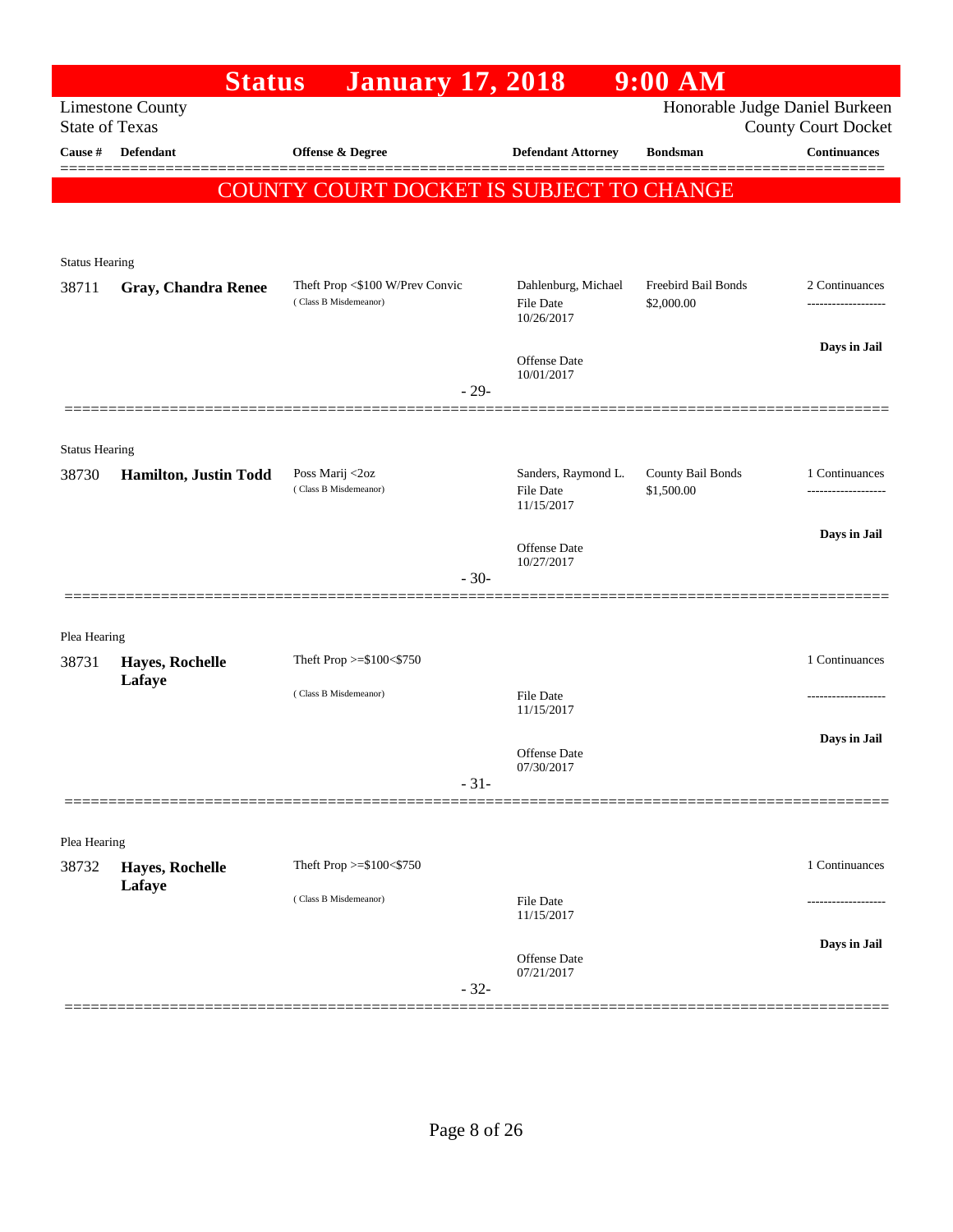|                       | <b>Status</b>                              | <b>January 17, 2018</b>                           |                                   | $9:00$ AM         |                                                   |
|-----------------------|--------------------------------------------|---------------------------------------------------|-----------------------------------|-------------------|---------------------------------------------------|
| <b>State of Texas</b> | <b>Limestone County</b>                    |                                                   |                                   |                   | Honorable Judge Daniel Burkeen                    |
| Cause #               | <b>Defendant</b>                           | Offense & Degree                                  | <b>Defendant Attorney</b>         | <b>Bondsman</b>   | <b>County Court Docket</b><br><b>Continuances</b> |
|                       |                                            |                                                   |                                   |                   |                                                   |
|                       |                                            | COUNTY COURT DOCKET IS SUBJECT TO CHANGE          |                                   |                   |                                                   |
|                       |                                            |                                                   |                                   |                   |                                                   |
| <b>Status Hearing</b> |                                            |                                                   |                                   |                   |                                                   |
| 38714                 | <b>Henderson, Deontre</b><br><b>Markee</b> | Poss Marij >2oz<=4oz                              | Reed, Benjie                      | Reed, Benjie      | 2 Continuances                                    |
|                       |                                            | (Class A Misdemeanor)                             | File Date<br>10/26/2017           | \$5,000.00        |                                                   |
|                       |                                            |                                                   |                                   |                   | Days in Jail                                      |
|                       |                                            |                                                   | <b>Offense</b> Date<br>04/21/2017 |                   |                                                   |
|                       |                                            | $-33-$                                            |                                   |                   |                                                   |
|                       |                                            |                                                   |                                   |                   |                                                   |
| <b>Status Hearing</b> |                                            |                                                   |                                   |                   |                                                   |
| 38299                 | <b>Henderson, Dontre</b><br><b>Markee</b>  | Evading Arrest Or Detention                       | Reed, Justin                      | Reed, Justin      | 13 Continuances                                   |
|                       |                                            | (Class B Misdemeanor)                             | File Date<br>01/06/2017           | \$3,000.00        |                                                   |
|                       |                                            |                                                   |                                   |                   | Days in Jail                                      |
|                       |                                            |                                                   | <b>Offense Date</b><br>12/03/2016 |                   |                                                   |
|                       |                                            | $-34-$                                            |                                   |                   |                                                   |
|                       |                                            |                                                   |                                   |                   |                                                   |
| Review Hearing        |                                            |                                                   |                                   |                   |                                                   |
| 38733                 | Hernandez,<br><b>Christopher Ramon</b>     | False Drug Test Falsification Device              |                                   | County Bail Bonds | 1 Continuances                                    |
|                       |                                            | (Class B Misdemeanor)                             | <b>File Date</b><br>11/15/2017    | \$2,000.00        | -------------------                               |
|                       |                                            |                                                   |                                   |                   |                                                   |
|                       |                                            |                                                   | <b>Offense Date</b><br>10/06/2017 |                   | Days in Jail                                      |
|                       |                                            | $-35-$                                            |                                   |                   |                                                   |
|                       |                                            |                                                   |                                   |                   |                                                   |
| <b>Review Hearing</b> |                                            |                                                   |                                   |                   |                                                   |
| 38734                 | Hernandez,                                 | Driving W/Lic Inv W/Prev<br>Conv/Susp/W/O Fin Res |                                   | County Bail Bonds | 1 Continuances                                    |
|                       | <b>Christopher Ramon</b>                   | (Class B Misdemeanor)                             | <b>File Date</b>                  | \$2,000.00        |                                                   |
|                       |                                            |                                                   | 11/15/2017                        |                   |                                                   |
|                       |                                            |                                                   | <b>Offense Date</b><br>10/06/2017 |                   | Days in Jail                                      |
|                       |                                            | $-36-$                                            |                                   |                   |                                                   |
|                       |                                            |                                                   |                                   |                   |                                                   |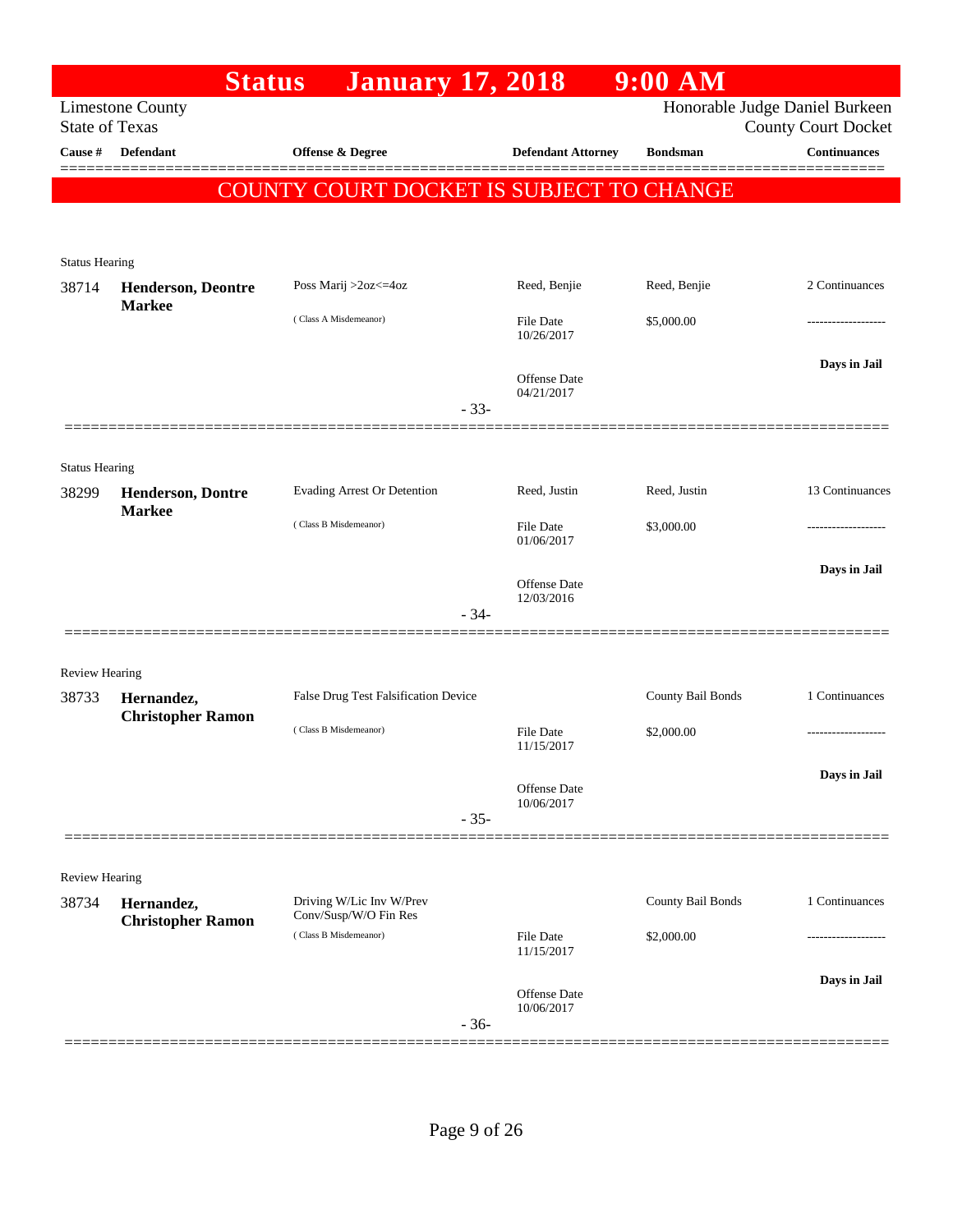|                                | <b>Status</b>                    | <b>January 17, 2018</b>                           |        |                                         | $9:00$ AM                  |                                |
|--------------------------------|----------------------------------|---------------------------------------------------|--------|-----------------------------------------|----------------------------|--------------------------------|
|                                | <b>Limestone County</b>          |                                                   |        |                                         |                            | Honorable Judge Daniel Burkeen |
| <b>State of Texas</b>          |                                  |                                                   |        |                                         |                            | <b>County Court Docket</b>     |
| Cause #                        | Defendant                        | Offense & Degree                                  |        | <b>Defendant Attorney</b>               | <b>Bondsman</b>            | <b>Continuances</b><br>====    |
|                                |                                  | COUNTY COURT DOCKET IS SUBJECT TO CHANGE          |        |                                         |                            |                                |
|                                |                                  |                                                   |        |                                         |                            |                                |
|                                |                                  |                                                   |        |                                         |                            |                                |
| Review Hearing<br>38545        | Hoffman, Joseph                  | Driving W/Lic Inv W/Prev<br>Conv/Susp/W/O Fin Res |        |                                         | Freebird Bail Bonds        | 8 Continuances                 |
|                                | <b>Michael</b>                   | (Class B Misdemeanor)                             |        | File Date<br>06/20/2017                 | \$2,000.00                 |                                |
|                                |                                  |                                                   |        | Offense Date                            |                            | Days in Jail                   |
|                                |                                  |                                                   |        | 06/11/2017                              |                            |                                |
|                                |                                  |                                                   | $-37-$ |                                         |                            |                                |
|                                |                                  |                                                   |        |                                         |                            |                                |
| Review Hearing                 |                                  |                                                   |        |                                         |                            | 8 Continuances                 |
| 38434                          | Holdman, Quincy Lee              | Poss Marij <2oz<br>(Class B Misdemeanor)          |        | Reed, Benjie<br>File Date<br>04/24/2017 | Reed, Benjie<br>\$2,500.00 |                                |
|                                |                                  |                                                   |        |                                         |                            | Days in Jail                   |
|                                |                                  |                                                   |        | Offense Date<br>02/16/2017              |                            |                                |
|                                |                                  |                                                   | $-38-$ |                                         |                            |                                |
|                                |                                  |                                                   |        |                                         |                            |                                |
| <b>Status Hearing</b><br>37882 | Holmes, Dajour                   | Poss Marij <2oz                                   |        | Reed, Stephen M.                        |                            | 4 Continuances                 |
|                                | <b>Marquet</b>                   |                                                   |        |                                         |                            |                                |
|                                |                                  | (Class B Misdemeanor)                             |        | File Date<br>03/29/2016                 |                            |                                |
|                                |                                  |                                                   |        |                                         |                            | Days in Jail                   |
|                                |                                  |                                                   |        | Offense Date<br>06/15/2015              |                            |                                |
|                                |                                  |                                                   | $-39-$ |                                         |                            |                                |
|                                |                                  |                                                   |        |                                         |                            |                                |
| <b>Status Hearing</b>          |                                  |                                                   |        |                                         |                            |                                |
| 38031                          | Holmes, Dajour<br><b>Marquet</b> | Bail Jumping And Fail To Appear                   |        | Reed, Stephen M.                        | Player Bail Bonds          | 4 Continuances                 |
|                                |                                  | (Class A Misdemeanor)                             |        | <b>File Date</b><br>06/03/2016          | \$4,000.00                 |                                |
|                                |                                  |                                                   |        |                                         |                            | Days in Jail                   |
|                                |                                  |                                                   |        | Offense Date<br>05/05/2016              |                            |                                |
|                                |                                  |                                                   | $-40-$ |                                         |                            |                                |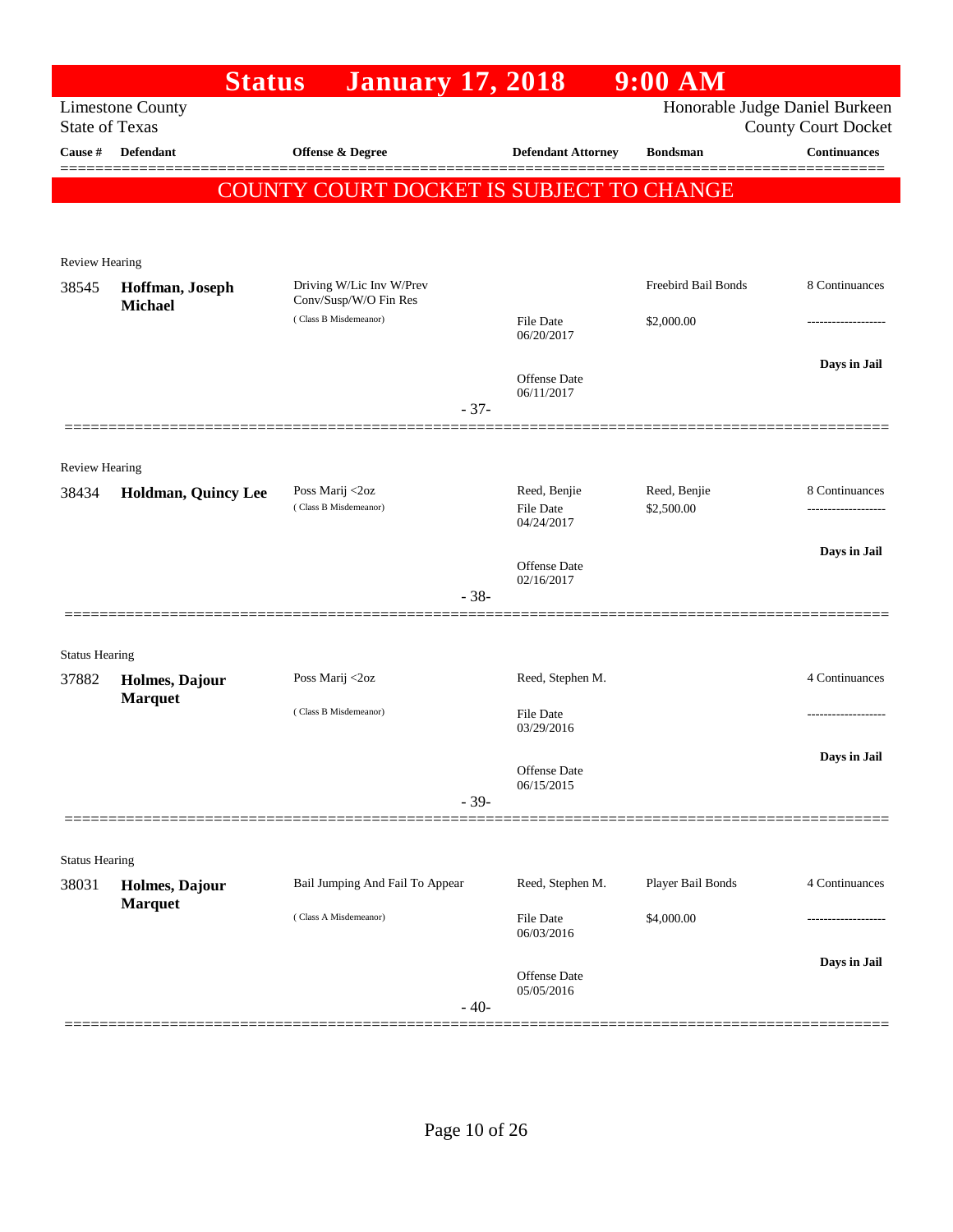|                                | <b>Status</b>           | <b>January 17, 2018</b>                                |                                 | $9:00$ AM                       |                                                              |
|--------------------------------|-------------------------|--------------------------------------------------------|---------------------------------|---------------------------------|--------------------------------------------------------------|
| <b>State of Texas</b>          | <b>Limestone County</b> |                                                        |                                 |                                 | Honorable Judge Daniel Burkeen<br><b>County Court Docket</b> |
| Cause #                        | <b>Defendant</b>        | Offense & Degree                                       | <b>Defendant Attorney</b>       | <b>Bondsman</b>                 | <b>Continuances</b>                                          |
|                                |                         | COUNTY COURT DOCKET IS SUBJECT TO CHANGE               |                                 |                                 |                                                              |
|                                |                         |                                                        |                                 |                                 |                                                              |
|                                |                         |                                                        |                                 |                                 |                                                              |
| <b>Status Hearing</b><br>38218 | Holmes, Dajour          | Bail Jumping And Fail To Appear                        | Reed, Stephen M.                | Player Bail Bonds               | 4 Continuances                                               |
|                                | <b>Marquet</b>          | (Class A Misdemeanor)                                  | <b>File Date</b>                | \$4,000.00                      |                                                              |
|                                |                         |                                                        | 10/27/2016                      |                                 |                                                              |
|                                |                         |                                                        | Offense Date<br>10/06/2016      |                                 | Days in Jail                                                 |
|                                |                         | - 41-                                                  |                                 |                                 |                                                              |
|                                | ================        |                                                        |                                 |                                 |                                                              |
| <b>Status Hearing</b><br>38136 | Howell, Michael         | Driving While Intoxicated Bac >=0.15                   | Reed, Stephen M.                | County Bail Bonds               | 2 Continuances                                               |
|                                | <b>Stanley</b>          | (Class A Misdemeanor)                                  | <b>File Date</b>                | \$3,000.00                      |                                                              |
|                                |                         |                                                        | 08/17/2016                      |                                 |                                                              |
|                                |                         |                                                        | Offense Date                    |                                 | Days in Jail                                                 |
|                                |                         | $-42-$                                                 | 07/27/2016                      |                                 |                                                              |
|                                |                         |                                                        |                                 |                                 |                                                              |
| <b>Status Hearing</b>          |                         |                                                        |                                 |                                 |                                                              |
| 38562                          | Hunt, Steven Flint      | Driving While Intoxicated 2nd<br>(Class A Misdemeanor) | Reed, Bobby<br><b>File Date</b> | County Bail Bonds<br>\$3,000.00 | 7 Continuances                                               |
|                                |                         |                                                        | 07/07/2017                      |                                 | Days in Jail                                                 |
|                                |                         |                                                        | Offense Date<br>05/28/2017      |                                 |                                                              |
|                                |                         | $-43-$                                                 |                                 |                                 |                                                              |
|                                |                         |                                                        |                                 |                                 |                                                              |
| <b>Status Hearing</b><br>38509 | Hutchison, Calob        | Poss Marij <2oz                                        | Reed, Justin                    | County Bail Bonds               | 8 Continuances                                               |
|                                | <b>Delasand</b>         | (Class B Misdemeanor)                                  | File Date                       | \$2,000.00                      |                                                              |
|                                |                         |                                                        | 05/23/2017                      |                                 |                                                              |
|                                |                         |                                                        | <b>Offense Date</b>             |                                 | Days in Jail                                                 |
|                                |                         | - 44-                                                  | 05/05/2017                      |                                 |                                                              |
|                                |                         |                                                        |                                 |                                 |                                                              |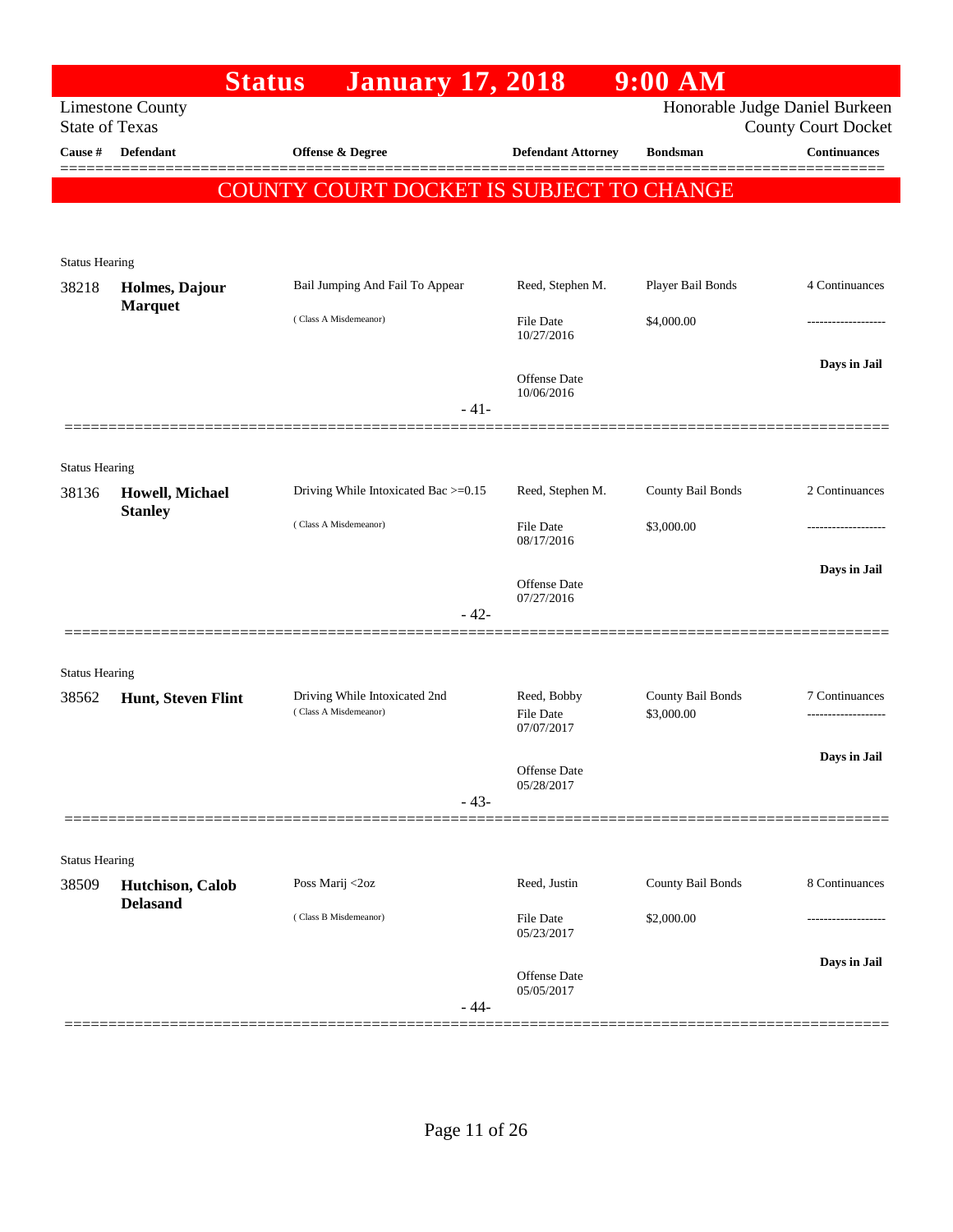|                       |                                                  | <b>Status</b>                                     | <b>January 17, 2018</b>           | $9:00$ AM         |                                                   |
|-----------------------|--------------------------------------------------|---------------------------------------------------|-----------------------------------|-------------------|---------------------------------------------------|
|                       | <b>Limestone County</b><br><b>State of Texas</b> |                                                   |                                   |                   | Honorable Judge Daniel Burkeen                    |
| Cause #               | <b>Defendant</b>                                 | <b>Offense &amp; Degree</b>                       | <b>Defendant Attorney</b>         | <b>Bondsman</b>   | <b>County Court Docket</b><br><b>Continuances</b> |
|                       |                                                  |                                                   |                                   |                   |                                                   |
|                       |                                                  | COUNTY COURT DOCKET IS SUBJECT TO CHANGE          |                                   |                   |                                                   |
|                       |                                                  |                                                   |                                   |                   |                                                   |
| <b>Status Hearing</b> |                                                  |                                                   |                                   |                   |                                                   |
| 38533                 | <b>Isadore, Dedrick</b><br>Lewayne               | Viol Bond/Protective Order                        | Reed, Benjie                      | Reed, Benjie      | 6 Continuances                                    |
|                       |                                                  | (Class A Misdemeanor)                             | File Date                         | \$3,000.00        | ----------------                                  |
|                       |                                                  |                                                   | 06/15/2017                        |                   |                                                   |
|                       |                                                  |                                                   | <b>Offense Date</b>               |                   | Days in Jail                                      |
|                       |                                                  |                                                   | 05/10/2017<br>$-45-$              |                   |                                                   |
|                       |                                                  |                                                   |                                   |                   |                                                   |
| <b>Status Hearing</b> |                                                  |                                                   |                                   |                   |                                                   |
| 38534                 | <b>Isadore, Dedrick</b>                          | Poss Marij <2oz                                   | Reed, Benjie                      | Reed, Benjie      | 6 Continuances                                    |
|                       | Lewayne                                          | (Class B Misdemeanor)                             | File Date                         | \$2,000.00        | .                                                 |
|                       |                                                  |                                                   | 06/15/2017                        |                   |                                                   |
|                       |                                                  |                                                   | <b>Offense Date</b>               |                   | Days in Jail                                      |
|                       |                                                  |                                                   | 05/15/2017                        |                   |                                                   |
|                       |                                                  |                                                   | $-46-$                            |                   |                                                   |
|                       |                                                  |                                                   |                                   |                   |                                                   |
| <b>Review Hearing</b> |                                                  | Poss Marij <2oz                                   | Moore, David E.                   | County Bail Bonds | 2 Continuances                                    |
| 38689                 | Jackson, Jayland<br><b>Jamar</b>                 |                                                   |                                   |                   |                                                   |
|                       |                                                  | (Class B Misdemeanor)                             | File Date<br>10/13/2017           | \$2,000.00        | -------------------                               |
|                       |                                                  |                                                   |                                   |                   | Days in Jail                                      |
|                       |                                                  |                                                   | <b>Offense Date</b><br>08/05/2017 |                   |                                                   |
|                       |                                                  |                                                   | $-47-$                            |                   |                                                   |
|                       |                                                  |                                                   |                                   |                   |                                                   |
| Arraignment           |                                                  |                                                   |                                   |                   |                                                   |
| 38712                 | Jacobs, Kenneth                                  | Driving W/Lic Inv W/Prev<br>Conv/Susp/W/O Fin Res |                                   | County Bail Bonds | 1 Continuances                                    |
|                       | <b>Brandon</b>                                   | (Class B Misdemeanor)                             | <b>File Date</b>                  | \$2,000.00        |                                                   |
|                       |                                                  |                                                   | 10/26/2017                        |                   |                                                   |
|                       |                                                  |                                                   | <b>Offense Date</b>               |                   | Days in Jail                                      |
|                       |                                                  |                                                   | 08/09/2017<br>$-48-$              |                   |                                                   |
|                       |                                                  |                                                   |                                   |                   |                                                   |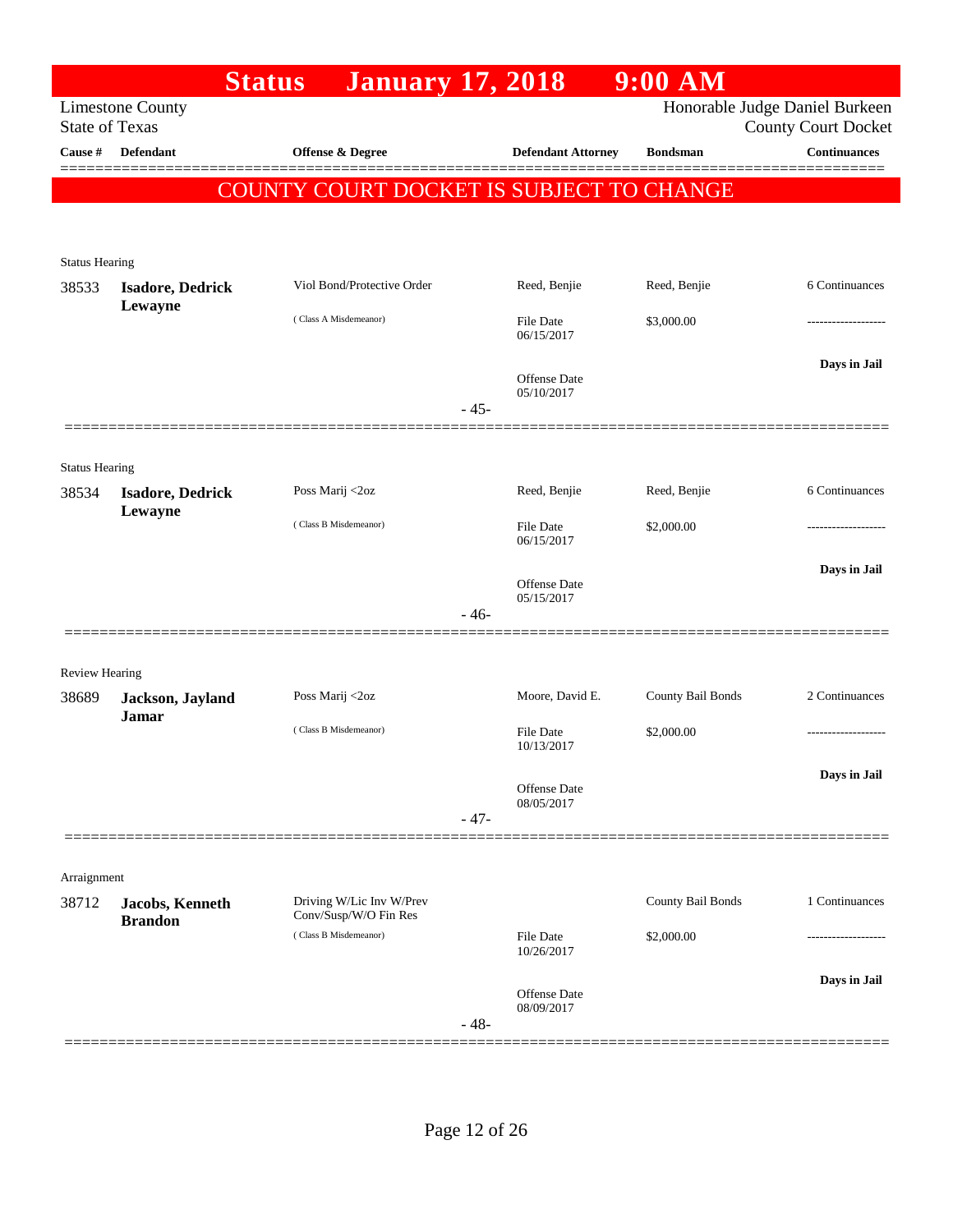|                       | <b>Status</b>               | <b>January 17, 2018</b>                                                          |                                                   | $9:00$ AM                                  |                            |
|-----------------------|-----------------------------|----------------------------------------------------------------------------------|---------------------------------------------------|--------------------------------------------|----------------------------|
| <b>State of Texas</b> | <b>Limestone County</b>     |                                                                                  |                                                   | Honorable Judge Daniel Burkeen             | <b>County Court Docket</b> |
| Cause #               | <b>Defendant</b>            | Offense & Degree                                                                 | <b>Defendant Attorney</b>                         | <b>Bondsman</b>                            | <b>Continuances</b>        |
|                       |                             | COUNTY COURT DOCKET IS SUBJECT TO CHANGE                                         |                                                   |                                            |                            |
| Arraignment           |                             |                                                                                  |                                                   |                                            |                            |
| 37829                 | Jefferson, Jennifer<br>Lynn | Theft Prop >=\$100<\$750                                                         |                                                   | Terry Chapman/Chapman<br><b>Bail Bonds</b> | 1 Continuances             |
|                       |                             | (Class B Misdemeanor)                                                            | <b>File Date</b><br>02/18/2016                    | \$500.00                                   | .                          |
|                       |                             | $-49-$                                                                           | Offense Date<br>12/15/2015                        |                                            | Days in Jail               |
|                       |                             |                                                                                  |                                                   |                                            |                            |
| <b>Status Hearing</b> |                             |                                                                                  |                                                   |                                            |                            |
| 38696                 | <b>Jennings, Larry Wade</b> | Terroristic Threat Causes Of Fear<br><b>Imminet SBI</b><br>(Class B Misdemeanor) | Reed, Justin                                      | Personal Bond                              | 2 Continuances             |
|                       |                             |                                                                                  | File Date<br>10/13/2017                           | \$1,500.00                                 |                            |
|                       |                             |                                                                                  | <b>Offense Date</b><br>09/14/2017                 |                                            | Days in Jail               |
|                       |                             | $-50-$                                                                           |                                                   |                                            |                            |
| Pre-trial Hearing     |                             |                                                                                  |                                                   |                                            |                            |
| 38638                 | <b>Jones, David Brian</b>   | Assault Cause Bodily Inj.<br>(Class A Misdemeanor)                               | Moore, David E.<br><b>File Date</b><br>09/06/2017 | County Bail Bonds<br>\$5,000.00            | 2 Continuances             |
|                       |                             |                                                                                  | Offense Date<br>08/08/2017                        |                                            | Days in Jail               |
|                       |                             | $-51-$                                                                           |                                                   |                                            |                            |
| Plea Hearing          |                             |                                                                                  |                                                   |                                            |                            |
| 38635                 | Jones, Willie Lee, Jr.      | Criminal Trespass<br>(Class B Misdemeanor)                                       | Sanders, Raymond L.<br>File Date<br>08/31/2017    | County Bail Bonds<br>\$1,500.00            | 3 Continuances             |
|                       |                             |                                                                                  | Offense Date<br>08/10/2017                        |                                            | Days in Jail               |
|                       |                             | $-52-$                                                                           |                                                   |                                            |                            |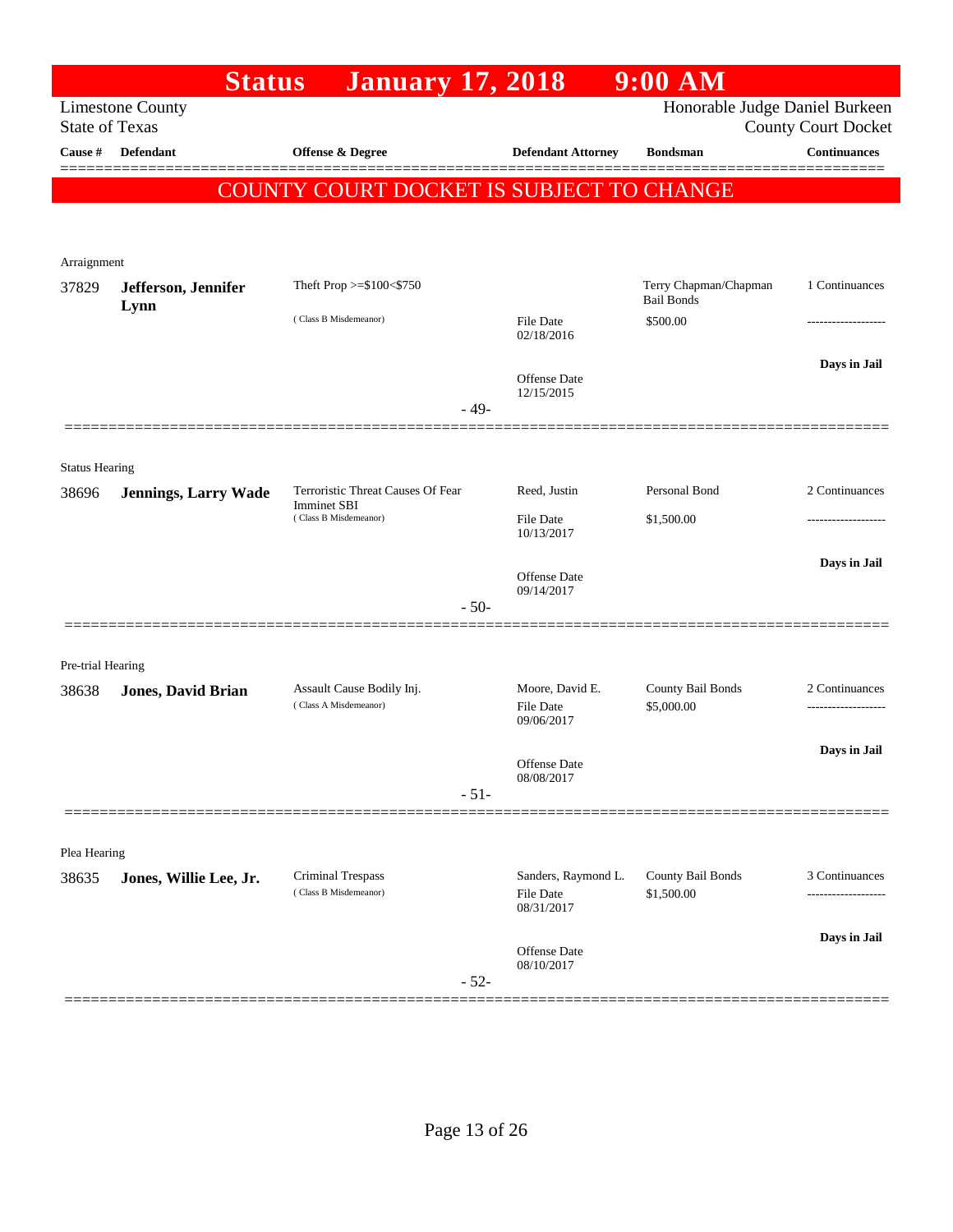|                         | <b>Status</b>                        | <b>January 17, 2018</b>                  |                                   | $9:00$ AM           |                                                   |
|-------------------------|--------------------------------------|------------------------------------------|-----------------------------------|---------------------|---------------------------------------------------|
| <b>State of Texas</b>   | <b>Limestone County</b>              |                                          |                                   |                     | Honorable Judge Daniel Burkeen                    |
| Cause #                 | <b>Defendant</b>                     | <b>Offense &amp; Degree</b>              | <b>Defendant Attorney</b>         | <b>Bondsman</b>     | <b>County Court Docket</b><br><b>Continuances</b> |
|                         |                                      |                                          |                                   |                     |                                                   |
|                         |                                      | COUNTY COURT DOCKET IS SUBJECT TO CHANGE |                                   |                     |                                                   |
|                         |                                      |                                          |                                   |                     |                                                   |
| <b>Status Hearing</b>   |                                      |                                          |                                   |                     |                                                   |
| 38708                   | <b>Kinney, Kenneth</b>               | Criminal Trespass                        | Reed, Benjie                      | Reed, Benjie        | 1 Continuances                                    |
|                         | Dwayne, Sr.                          | (Class B Misdemeanor)                    | <b>File Date</b><br>10/26/2017    | \$1,000.00          |                                                   |
|                         |                                      |                                          | <b>Offense Date</b>               |                     | Days in Jail                                      |
|                         |                                      | $-53-$                                   | 12/26/2016                        |                     |                                                   |
|                         |                                      |                                          |                                   |                     |                                                   |
| <b>Status Hearing</b>   |                                      |                                          |                                   |                     |                                                   |
| 38599                   | Klosterman, David                    | Unl Carrying Weapon                      |                                   | Reed, Benjie        | 4 Continuances                                    |
|                         |                                      | (Class A Misdemeanor)                    | <b>File Date</b><br>08/18/2017    | \$2,500.00          | .                                                 |
|                         |                                      |                                          |                                   |                     | Days in Jail                                      |
|                         |                                      |                                          | <b>Offense Date</b><br>08/02/2017 |                     |                                                   |
|                         |                                      | $-54-$                                   |                                   |                     |                                                   |
|                         |                                      |                                          |                                   |                     |                                                   |
| <b>Review Hearing</b>   |                                      | Engage In Organized Criminal Activity    |                                   | Freebird Bail Bonds | 7 Continuances                                    |
| 38554                   | Lachman, Christopher<br><b>Scott</b> |                                          |                                   |                     |                                                   |
|                         |                                      | (Class B Misdemeanor)                    | File Date<br>06/27/2017           | \$2,000.00          | .                                                 |
|                         |                                      |                                          |                                   |                     | Days in Jail                                      |
|                         |                                      |                                          | Offense Date<br>01/05/2017        |                     |                                                   |
|                         |                                      | $-55-$                                   |                                   |                     |                                                   |
|                         |                                      |                                          |                                   |                     |                                                   |
| Review Hearing<br>38555 |                                      | Engage In Organized Criminal Activity    |                                   | Freebird Bail Bonds | 7 Continuances                                    |
|                         | Lachman, Christopher<br><b>Scott</b> |                                          |                                   |                     |                                                   |
|                         |                                      | (Class A Misdemeanor)                    | <b>File Date</b><br>06/27/2017    | \$2,500.00          | ----------------                                  |
|                         |                                      |                                          | <b>Offense Date</b>               |                     | Days in Jail                                      |
|                         |                                      |                                          | 12/19/2016                        |                     |                                                   |
|                         |                                      | $-56-$                                   |                                   |                     |                                                   |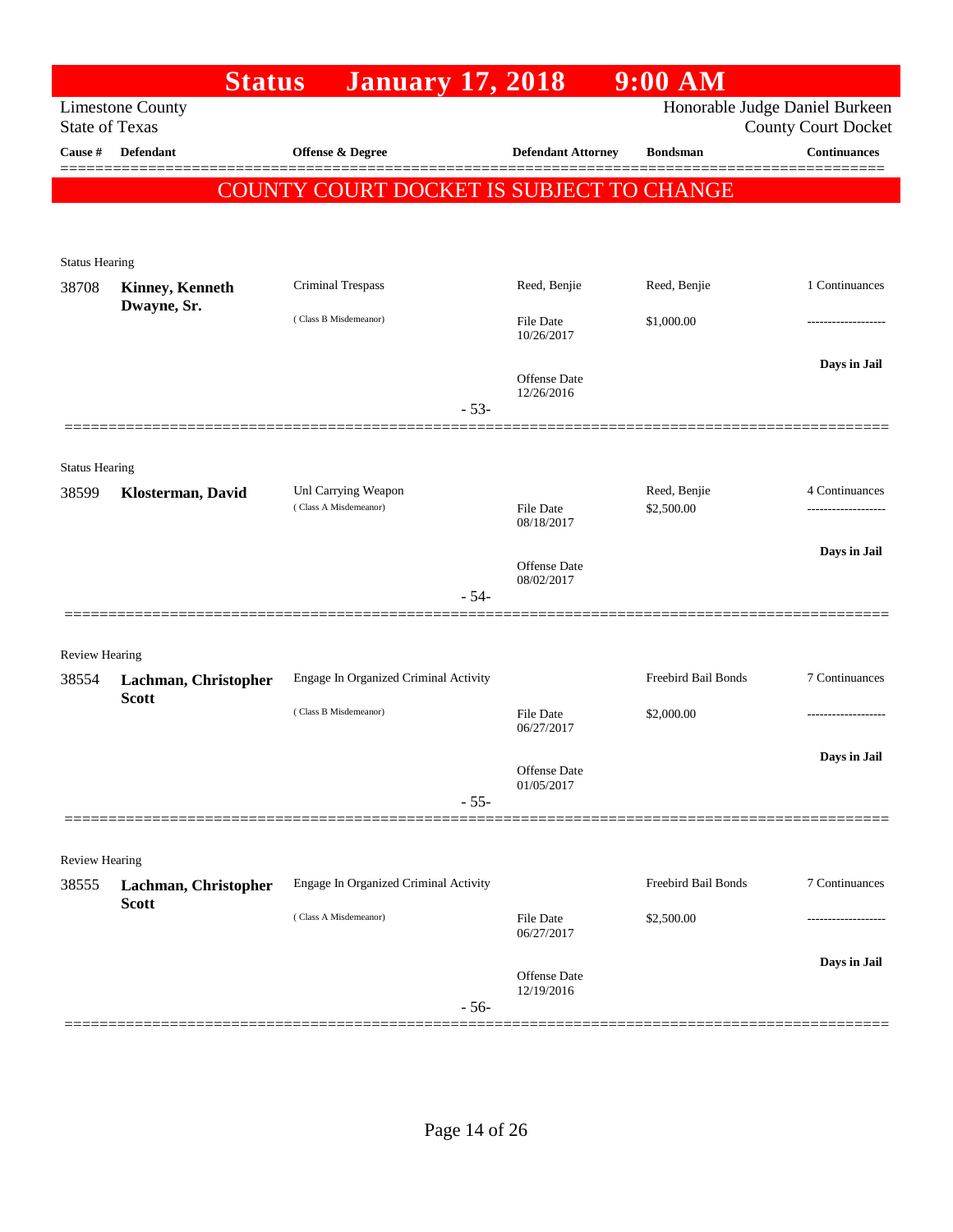|                       | <b>Status</b>                   | <b>January 17, 2018</b>                                    |                                                 | $9:00$ AM                  |                                                              |
|-----------------------|---------------------------------|------------------------------------------------------------|-------------------------------------------------|----------------------------|--------------------------------------------------------------|
| <b>State of Texas</b> | <b>Limestone County</b>         |                                                            |                                                 |                            | Honorable Judge Daniel Burkeen<br><b>County Court Docket</b> |
| Cause #               | <b>Defendant</b>                | Offense & Degree                                           | <b>Defendant Attorney</b>                       | <b>Bondsman</b>            | Continuances                                                 |
|                       |                                 | COUNTY COURT DOCKET IS SUBJECT TO CHANGE                   |                                                 |                            |                                                              |
| <b>Review Hearing</b> |                                 |                                                            |                                                 |                            |                                                              |
| 38292                 | Lide, Ricky Ross, Jr.           | Poss Marij <2oz<br>(Class B Misdemeanor)                   | Reed, Justin<br>File Date<br>01/06/2017         | Reed, Justin<br>\$1,000.00 | 11 Continuances<br>-------------------                       |
|                       |                                 | $-57-$                                                     | Offense Date<br>10/24/2016                      |                            | Days in Jail                                                 |
| <b>Review Hearing</b> |                                 |                                                            |                                                 |                            |                                                              |
| 38293                 | Lide, Ricky Ross, Jr.           | Driving W/Lic Inv W/Prev<br>Conv/Susp/W/O Fin Res          | Reed, Justin                                    | Reed, Justin               | 11 Continuances                                              |
|                       |                                 | (Class B Misdemeanor)                                      | File Date<br>01/06/2017                         | \$1,000.00                 |                                                              |
|                       |                                 | $-58-$                                                     | <b>Offense Date</b><br>10/24/2016               |                            | Days in Jail                                                 |
| <b>Status Hearing</b> |                                 |                                                            |                                                 |                            |                                                              |
| 38735                 | <b>Mack, Eric Labreece</b>      | Resist Arrest Search Or Transport<br>(Class A Misdemeanor) | Wilson, Scott<br><b>File Date</b><br>11/21/2017 | Mark Eric<br>\$1,000.00    | 1 Continuances<br>-------------------                        |
|                       |                                 | $-59-$                                                     | Offense Date<br>10/04/2017                      |                            | <b>80 Days in Jail</b>                                       |
|                       |                                 |                                                            |                                                 |                            |                                                              |
| <b>Review Hearing</b> |                                 |                                                            |                                                 |                            |                                                              |
| 38722                 | McGilvray, Caleb<br><b>Ryan</b> | Driving While Intoxicated                                  |                                                 | Freebird Bail Bonds        | 1 Continuances                                               |
|                       |                                 | (Class B Misdemeanor)                                      | File Date<br>11/07/2017                         | \$2,500.00                 |                                                              |
|                       |                                 | $-60-$                                                     | <b>Offense</b> Date<br>12/04/2016               |                            | Days in Jail                                                 |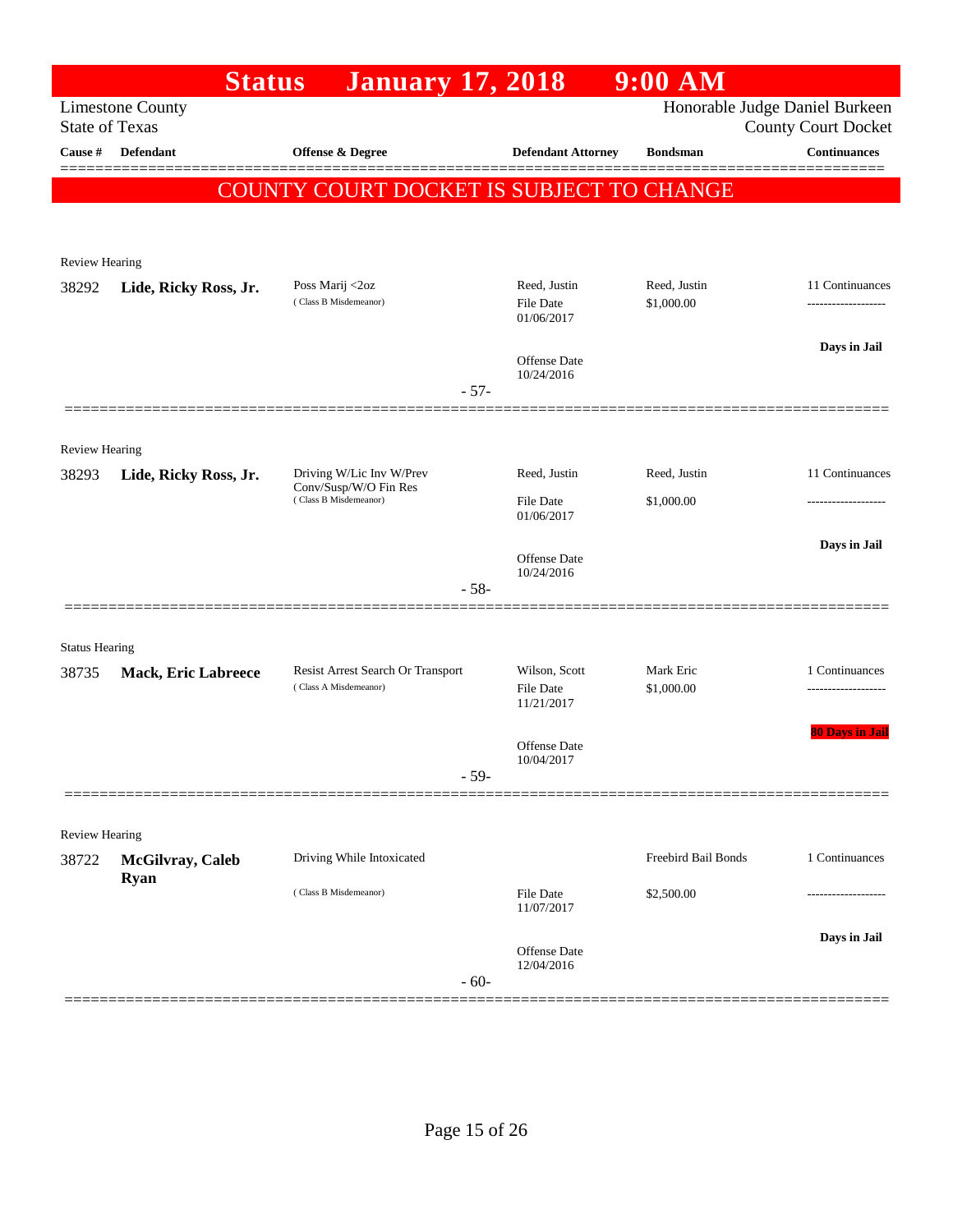|                       | <b>Status</b>                | <b>January 17, 2018</b>                                        |                                   | $9:00$ AM                           |                                                              |
|-----------------------|------------------------------|----------------------------------------------------------------|-----------------------------------|-------------------------------------|--------------------------------------------------------------|
| <b>State of Texas</b> | <b>Limestone County</b>      |                                                                |                                   |                                     | Honorable Judge Daniel Burkeen<br><b>County Court Docket</b> |
| Cause #               | <b>Defendant</b>             | <b>Offense &amp; Degree</b>                                    | <b>Defendant Attorney</b>         | <b>Bondsman</b>                     | <b>Continuances</b>                                          |
|                       |                              | COUNTY COURT DOCKET IS SUBJECT TO CHANGE                       |                                   |                                     |                                                              |
| <b>Review Hearing</b> |                              |                                                                |                                   |                                     |                                                              |
| 38576                 | <b>McKellip, Jamie Renee</b> | Engage In Organized Criminal Activity<br>(Class A Misdemeanor) | <b>File Date</b><br>07/20/2017    | <b>AAA Bail Bonds</b><br>\$2,000.00 | 7 Continuances                                               |
|                       |                              | $-61-$                                                         | Offense Date<br>12/19/2016        |                                     | Days in Jail                                                 |
|                       |                              |                                                                |                                   |                                     |                                                              |
| <b>Review Hearing</b> |                              | Engage In Organized Criminal Activity                          |                                   | <b>AAA Bail Bonds</b>               | 7 Continuances                                               |
| 38577                 | <b>McKellip, Jamie Renee</b> | (Class B Misdemeanor)                                          | <b>File Date</b><br>07/20/2017    | \$2,500.00                          |                                                              |
|                       |                              | $-62-$                                                         | <b>Offense Date</b><br>01/05/2017 |                                     | Days in Jail                                                 |
|                       |                              |                                                                |                                   |                                     |                                                              |
| <b>Status Hearing</b> |                              |                                                                |                                   |                                     |                                                              |
| 38341                 | Middleton, Todd<br>Orlando   | Poss Cs Pg $3 < 28g$                                           | Reed, Benjie                      | Reed, Benjie                        | 2 Continuances                                               |
|                       |                              | (Class A Misdemeanor)                                          | <b>File Date</b><br>01/26/2017    | \$3,000.00                          |                                                              |
|                       |                              | $-63-$                                                         | <b>Offense</b> Date<br>12/14/2016 |                                     | Days in Jail                                                 |
|                       |                              |                                                                |                                   |                                     |                                                              |
| <b>Status Hearing</b> |                              |                                                                |                                   |                                     |                                                              |
| 38709                 | Middleton, Todd              | <b>Evading Arrest Detention</b>                                | Reed, Benjie                      | Reed, Benjie                        | 1 Continuances                                               |
|                       | Orlando                      | (Class A Misdemeanor)                                          | <b>File Date</b><br>10/26/2017    | \$3,000.00                          |                                                              |
|                       |                              | $-64-$                                                         | Offense Date<br>10/12/2017        |                                     | Days in Jail                                                 |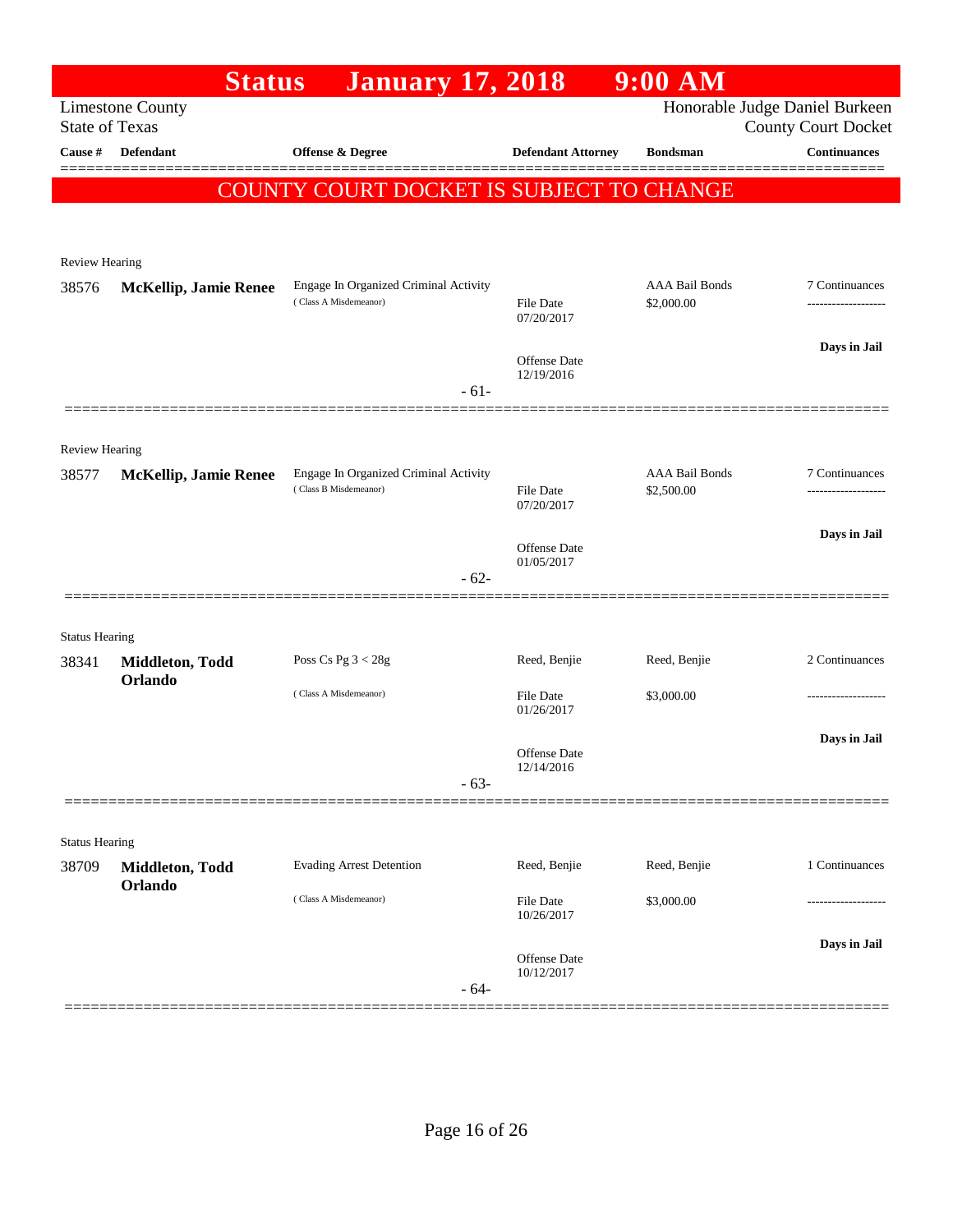|                       | <b>Status</b>                     | <b>January 17, 2018</b>                         |                  |                                   | $9:00$ AM                           |                                                              |
|-----------------------|-----------------------------------|-------------------------------------------------|------------------|-----------------------------------|-------------------------------------|--------------------------------------------------------------|
| <b>State of Texas</b> | <b>Limestone County</b>           |                                                 |                  |                                   |                                     | Honorable Judge Daniel Burkeen<br><b>County Court Docket</b> |
| Cause #               | <b>Defendant</b>                  | <b>Offense &amp; Degree</b>                     |                  | <b>Defendant Attorney</b>         | <b>Bondsman</b>                     | <b>Continuances</b>                                          |
|                       |                                   | <b>COUNTY COURT DOCKET IS SUBJECT TO CHANGE</b> |                  |                                   |                                     |                                                              |
|                       |                                   |                                                 |                  |                                   |                                     |                                                              |
|                       |                                   |                                                 |                  |                                   |                                     |                                                              |
| <b>Status Hearing</b> |                                   | <b>Assault Causes Bodily Injury Family</b>      |                  |                                   | Freebird Bail Bonds                 | 2 Continuances                                               |
| 37884                 | Mooney, Michael<br><b>Patrick</b> | Member                                          |                  |                                   |                                     |                                                              |
|                       |                                   | (Class A Misdemeanor)                           |                  | <b>File Date</b><br>03/29/2016    | \$10,000.00                         |                                                              |
|                       |                                   |                                                 |                  |                                   |                                     | Days in Jail                                                 |
|                       |                                   |                                                 |                  | <b>Offense</b> Date<br>01/14/2016 |                                     |                                                              |
|                       |                                   |                                                 | $-65-$           |                                   |                                     |                                                              |
|                       |                                   |                                                 |                  |                                   |                                     |                                                              |
| <b>Status Hearing</b> |                                   |                                                 |                  |                                   |                                     |                                                              |
| 38725                 | Morales, Juan Antonio             | Poss Marij <2oz<br>(Class B Misdemeanor)        | <b>File Date</b> | County Bail Bonds<br>\$2,000.00   | 1 Continuances<br>----------------- |                                                              |
|                       |                                   |                                                 |                  | 11/07/2017                        |                                     |                                                              |
|                       |                                   |                                                 |                  | <b>Offense</b> Date               |                                     | Days in Jail                                                 |
|                       |                                   |                                                 | $-66-$           | 10/20/2017                        |                                     |                                                              |
|                       |                                   |                                                 |                  |                                   |                                     |                                                              |
| <b>Review Hearing</b> |                                   |                                                 |                  |                                   |                                     |                                                              |
| 38159                 | Mullen, Chelsea                   | Poss Marij <2oz                                 |                  |                                   | Personal Bond                       | 4 Continuances                                               |
|                       | <b>Janene</b>                     | (Class B Misdemeanor)                           |                  | <b>File Date</b>                  | \$2,000.00                          | ----------------                                             |
|                       |                                   |                                                 |                  | 08/30/2016                        |                                     |                                                              |
|                       |                                   |                                                 |                  | Offense Date                      |                                     | Days in Jail                                                 |
|                       |                                   |                                                 | $-67-$           | 07/24/2016                        |                                     |                                                              |
|                       |                                   |                                                 |                  |                                   |                                     |                                                              |
| Review Hearing        |                                   |                                                 |                  |                                   |                                     |                                                              |
| 37721                 | <b>Nodine, Cindy Zamora</b>       | Driving W/Lic Inv W/Prev                        |                  |                                   | Personal Bond                       | 17 Continuances                                              |
|                       |                                   | Conv/Susp/W/O Fin Res<br>(Class B Misdemeanor)  |                  | <b>File Date</b>                  | \$1,000.00                          |                                                              |
|                       |                                   |                                                 |                  | 11/19/2015                        |                                     |                                                              |
|                       |                                   |                                                 |                  | Offense Date                      |                                     | Days in Jail                                                 |
|                       |                                   |                                                 | $-68-$           | 08/21/2015                        |                                     |                                                              |
|                       |                                   |                                                 |                  |                                   |                                     |                                                              |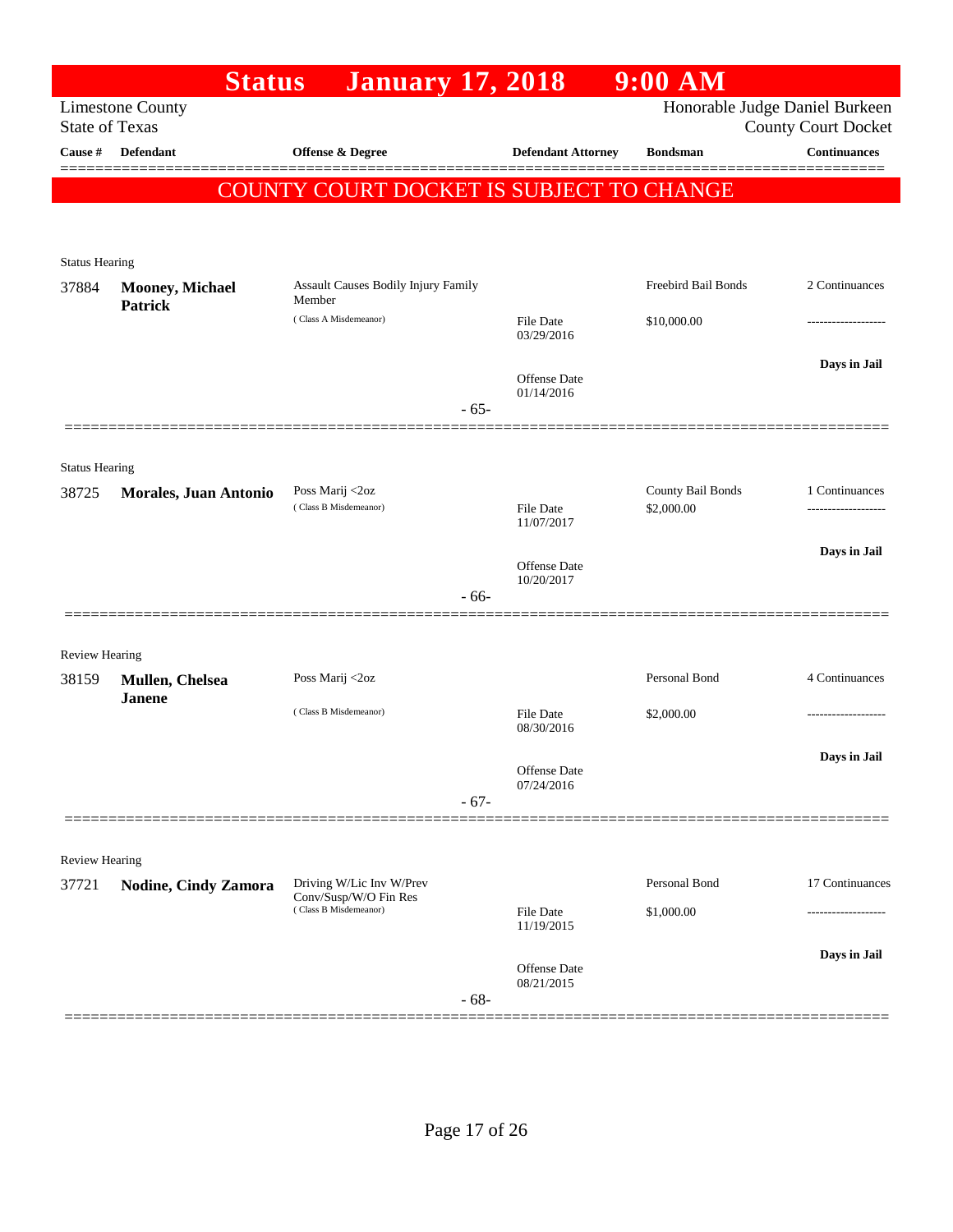|                       | <b>Status</b>                | <b>January 17, 2018</b>                                                    |              |                                   | $9:00$ AM                  |                                                   |
|-----------------------|------------------------------|----------------------------------------------------------------------------|--------------|-----------------------------------|----------------------------|---------------------------------------------------|
| <b>State of Texas</b> | <b>Limestone County</b>      |                                                                            |              |                                   |                            | Honorable Judge Daniel Burkeen                    |
| Cause #               | <b>Defendant</b>             | <b>Offense &amp; Degree</b>                                                |              | <b>Defendant Attorney</b>         | <b>Bondsman</b>            | <b>County Court Docket</b><br><b>Continuances</b> |
|                       |                              |                                                                            |              |                                   |                            |                                                   |
|                       |                              | COUNTY COURT DOCKET IS SUBJECT TO CHANGE                                   |              |                                   |                            |                                                   |
|                       |                              |                                                                            |              |                                   |                            |                                                   |
| <b>Status Hearing</b> |                              |                                                                            |              |                                   |                            |                                                   |
| 38503                 | Norris, William Heath        | Driving W/Lic Inv W/Prev<br>Conv/Susp/W/O Fin Res                          |              | Reed, Benjie                      | Reed, Benjie               | 8 Continuances                                    |
|                       |                              | (Class B Misdemeanor)                                                      |              | <b>File Date</b><br>05/17/2017    | \$2,000.00                 | .                                                 |
|                       |                              |                                                                            |              |                                   |                            | Days in Jail                                      |
|                       |                              |                                                                            |              | <b>Offense Date</b><br>04/20/2017 |                            |                                                   |
|                       |                              |                                                                            | $-69-$       |                                   |                            |                                                   |
|                       |                              |                                                                            |              |                                   |                            |                                                   |
| <b>Status Hearing</b> |                              |                                                                            |              |                                   |                            |                                                   |
| 38570                 | Norris, William Heath        | Driving W/Lic Inv W/Prev<br>Conv/Susp/W/O Fin Res<br>(Class B Misdemeanor) | Reed, Benjie | Reed, Benjie                      | 7 Continuances             |                                                   |
|                       |                              |                                                                            |              | <b>File Date</b><br>07/18/2017    | \$1,000.00                 | .                                                 |
|                       |                              |                                                                            |              | <b>Offense Date</b>               |                            | Days in Jail                                      |
|                       |                              |                                                                            | $-70-$       | 06/02/2017                        |                            |                                                   |
|                       |                              |                                                                            |              |                                   |                            |                                                   |
| <b>Status Hearing</b> |                              |                                                                            |              |                                   |                            |                                                   |
| 38043                 | <b>Peoples, Quinton Dion</b> | Poss Marij <2oz                                                            |              | Reed, Justin                      | Reed, Justin               | 5 Continuances                                    |
|                       |                              | (Class B Misdemeanor)                                                      |              | <b>File Date</b><br>06/14/2016    | \$1,500.00                 | -------------------                               |
|                       |                              |                                                                            |              |                                   |                            | Days in Jail                                      |
|                       |                              |                                                                            |              | <b>Offense Date</b><br>05/16/2016 |                            |                                                   |
|                       |                              |                                                                            | $-71-$       |                                   |                            |                                                   |
|                       |                              |                                                                            |              |                                   |                            |                                                   |
| <b>Status Hearing</b> |                              |                                                                            |              |                                   |                            |                                                   |
| 38044                 | <b>Peoples, Quinton Dion</b> | Poss Dangerous Drug<br>(Class A Misdemeanor)                               |              | Reed, Justin<br>File Date         | Reed, Justin<br>\$2,000.00 | 5 Continuances                                    |
|                       |                              |                                                                            |              | 06/14/2016                        |                            |                                                   |
|                       |                              |                                                                            |              | Offense Date                      |                            | Days in Jail                                      |
|                       |                              |                                                                            | $-72-$       | 05/16/2016                        |                            |                                                   |
|                       |                              |                                                                            |              |                                   |                            |                                                   |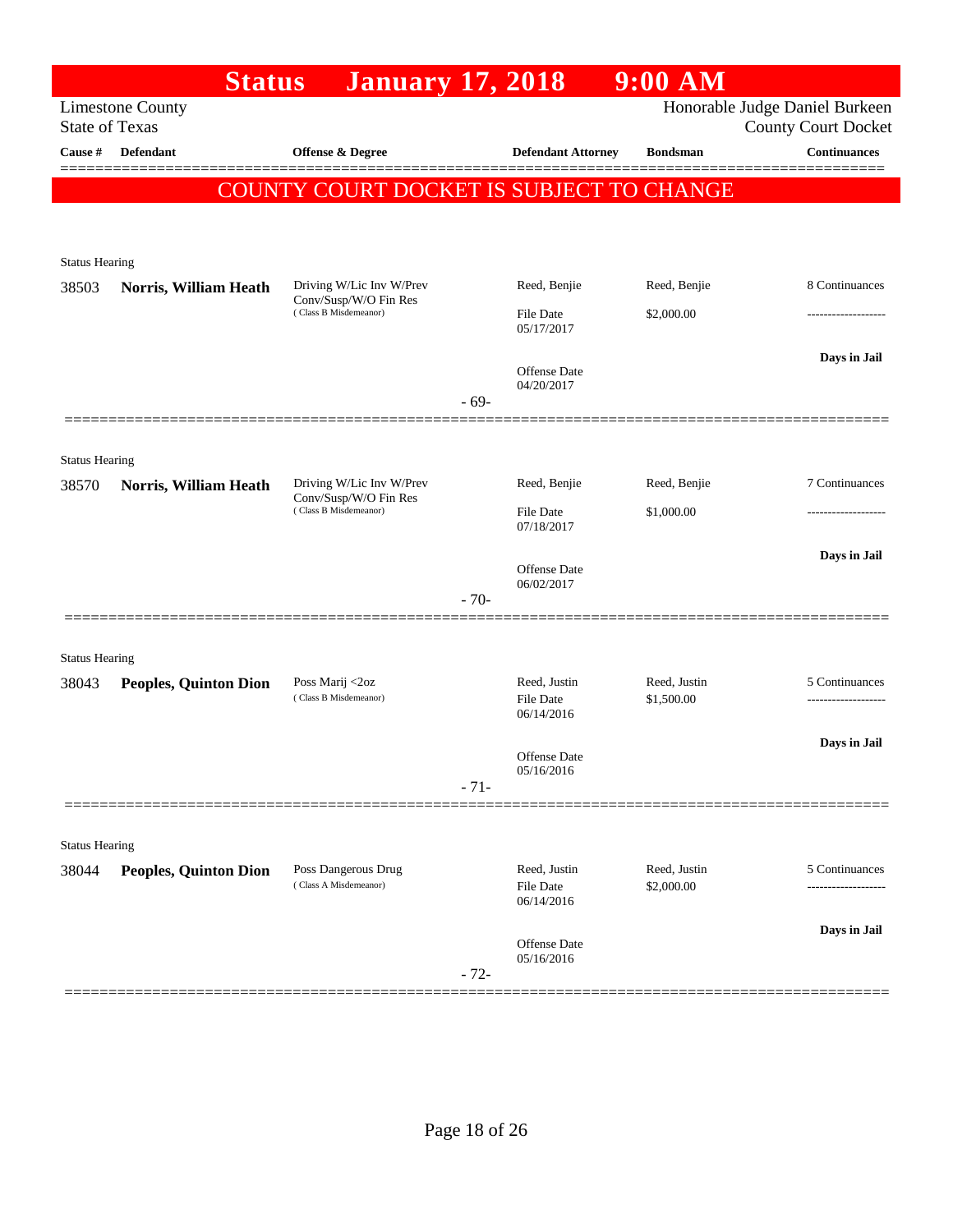|                       | <b>Status</b>              | <b>January 17, 2018</b>                                             |                                                | $9:00$ AM                  |                                                              |
|-----------------------|----------------------------|---------------------------------------------------------------------|------------------------------------------------|----------------------------|--------------------------------------------------------------|
| <b>State of Texas</b> | <b>Limestone County</b>    |                                                                     |                                                |                            | Honorable Judge Daniel Burkeen<br><b>County Court Docket</b> |
| Cause #               | <b>Defendant</b>           | <b>Offense &amp; Degree</b>                                         | <b>Defendant Attorney</b>                      | <b>Bondsman</b>            | <b>Continuances</b>                                          |
|                       |                            | COUNTY COURT DOCKET IS SUBJECT TO CHANGE                            |                                                |                            |                                                              |
| <b>Review Hearing</b> |                            |                                                                     |                                                |                            |                                                              |
| 38140                 | Perkins, Anna Sharp        | Driving W/lic Inv W/prev<br>Conv/susp/w/o Fin Res                   | Reed, Benjie                                   |                            | 15 Continuances                                              |
|                       |                            | (Class B Misdemeanor)                                               | <b>File Date</b><br>08/23/2016                 |                            | -----------------                                            |
|                       |                            | $-73-$                                                              | <b>Offense Date</b><br>10/13/2015              |                            | Days in Jail                                                 |
| Review Hearing        |                            |                                                                     |                                                |                            |                                                              |
| 38657                 | Puryear, Grady Leslie,     | Poss Marij <2oz                                                     |                                                | Personal Bond              | 1 Continuances                                               |
|                       | Jr.                        | (Class B Misdemeanor)                                               | <b>File Date</b><br>09/18/2017                 | \$1,000.00                 | ----------------                                             |
|                       |                            | $-74-$                                                              | <b>Offense Date</b><br>07/28/2017              |                            | Days in Jail                                                 |
| <b>Status Hearing</b> |                            |                                                                     |                                                |                            |                                                              |
| 38630                 | <b>Randle, Kerry Glynn</b> | Criminal Mischief >=\$100<\$750<br>(Class B Misdemeanor)            | Reed, Benjie<br><b>File Date</b><br>08/31/2017 | Reed, Benjie<br>\$2,000.00 | 3 Continuances<br>.                                          |
|                       |                            | $-75-$                                                              | Offense Date<br>05/10/2016                     |                            | Days in Jail                                                 |
|                       |                            |                                                                     |                                                |                            |                                                              |
| <b>Status Hearing</b> |                            |                                                                     |                                                |                            |                                                              |
| 38631                 | <b>Randle, Kerry Glynn</b> | Interfer W/Emergency Req For<br>Assistance<br>(Class A Misdemeanor) | Reed, Benjie<br>File Date                      | Reed, Benjie<br>\$3,000.00 | 3 Continuances                                               |
|                       |                            |                                                                     | 08/31/2017                                     |                            |                                                              |
|                       |                            | $-76-$                                                              | Offense Date<br>05/10/2016                     |                            | Days in Jail<br>===================                          |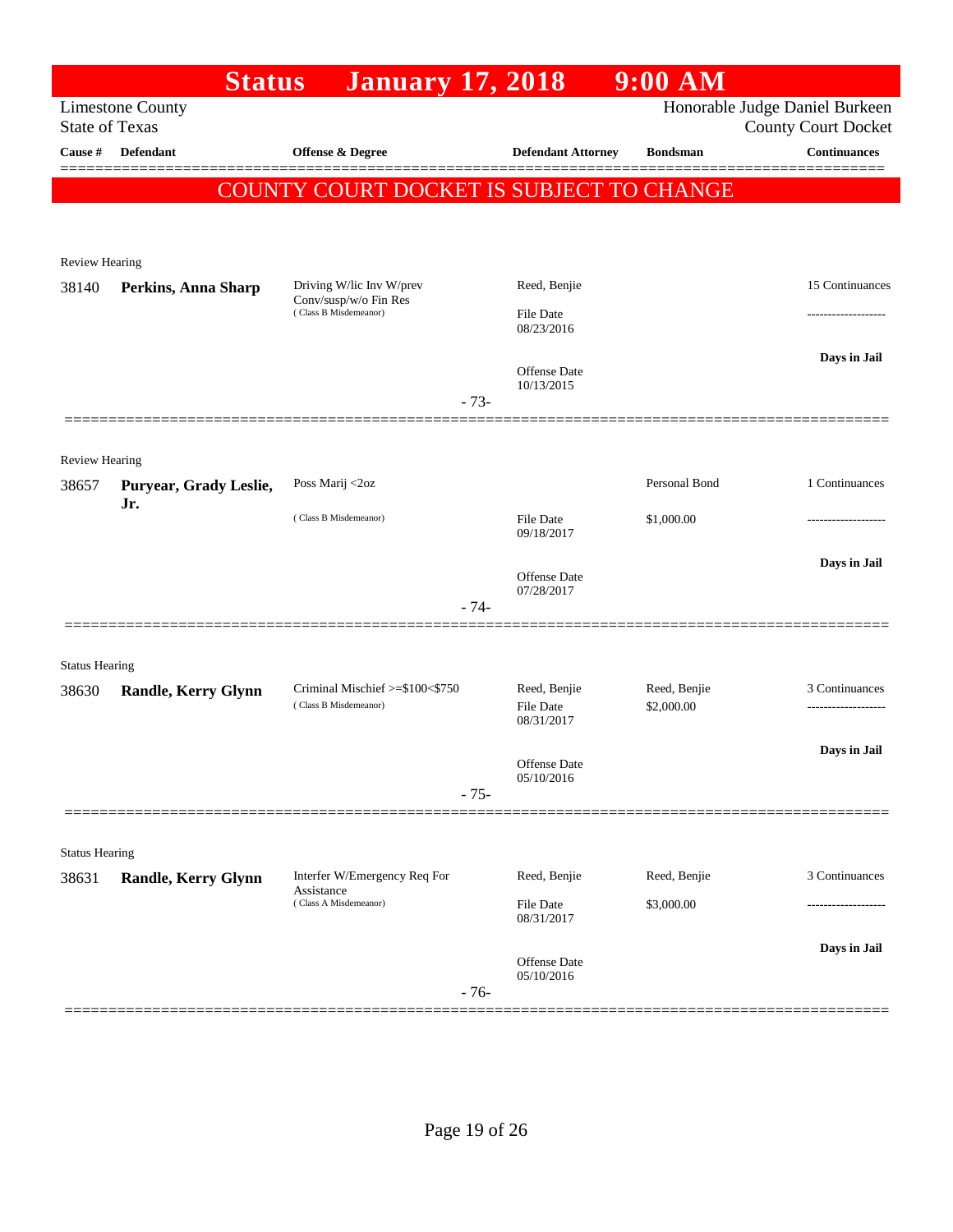|                                | <b>Status</b>                         | <b>January 17, 2018</b>                        |                                   | $9:00$ AM         |                                                              |
|--------------------------------|---------------------------------------|------------------------------------------------|-----------------------------------|-------------------|--------------------------------------------------------------|
| <b>State of Texas</b>          | <b>Limestone County</b>               |                                                |                                   |                   | Honorable Judge Daniel Burkeen<br><b>County Court Docket</b> |
| Cause #                        | <b>Defendant</b>                      | Offense & Degree                               | <b>Defendant Attorney</b>         | <b>Bondsman</b>   | <b>Continuances</b>                                          |
|                                |                                       | COUNTY COURT DOCKET IS SUBJECT TO CHANGE       |                                   |                   |                                                              |
|                                |                                       |                                                |                                   |                   |                                                              |
|                                |                                       |                                                |                                   |                   |                                                              |
| <b>Status Hearing</b><br>38632 | <b>Randle, Kerry Glynn</b>            | Assault Cause Bodily Inj. Family               | Reed, Benjie                      | Reed, Benjie      | 3 Continuances                                               |
|                                |                                       | Member<br>(Class A Misdemeanor)                | <b>File Date</b><br>08/31/2017    | \$3,000.00        |                                                              |
|                                |                                       |                                                |                                   |                   | Days in Jail                                                 |
|                                |                                       | $-77-$                                         | Offense Date<br>05/10/2016        |                   |                                                              |
|                                |                                       |                                                |                                   |                   |                                                              |
| Plea Hearing                   |                                       |                                                |                                   |                   |                                                              |
| 38683                          | Raybould, David                       | Assault Causes Bodily Injury Family<br>Member  | Reed, Justin                      | County Bail Bonds | 2 Continuances                                               |
|                                | <b>James</b>                          | (Class A Misdemeanor)                          | <b>File Date</b><br>10/09/2017    | \$3,000.00        |                                                              |
|                                |                                       |                                                |                                   |                   | Days in Jail                                                 |
|                                |                                       | $-78-$                                         | Offense Date<br>08/14/2017        |                   |                                                              |
|                                |                                       |                                                |                                   |                   |                                                              |
| <b>Review Hearing</b>          |                                       |                                                |                                   |                   |                                                              |
| 38444                          | Reyes, Gilberto, Sr.                  | Driving W/Lic Inv W/Prev                       | Spivey, Shirley                   | Reed, Benjie      | 7 Continuances                                               |
|                                |                                       | Conv/Susp/W/O Fin Res<br>(Class B Misdemeanor) | <b>File Date</b><br>04/24/2017    | \$2,000.00        |                                                              |
|                                |                                       |                                                | Offense Date<br>03/22/2017        |                   | <b>37 Days in Jail</b>                                       |
|                                |                                       | $-79-$                                         |                                   |                   |                                                              |
|                                |                                       |                                                |                                   |                   |                                                              |
| Plea Hearing                   |                                       |                                                |                                   |                   |                                                              |
| 37827                          | Riojas-Leija, Cesar<br><b>Alberto</b> | Poss Dangerous Drug                            | Reed, Benjie                      | Reed, Benjie      | 3 Continuances                                               |
|                                |                                       | (Class A Misdemeanor)                          | <b>File Date</b><br>02/18/2016    | \$2,500.00        |                                                              |
|                                |                                       |                                                |                                   |                   | Days in Jail                                                 |
|                                |                                       | $-80-$                                         | <b>Offense Date</b><br>01/27/2016 |                   |                                                              |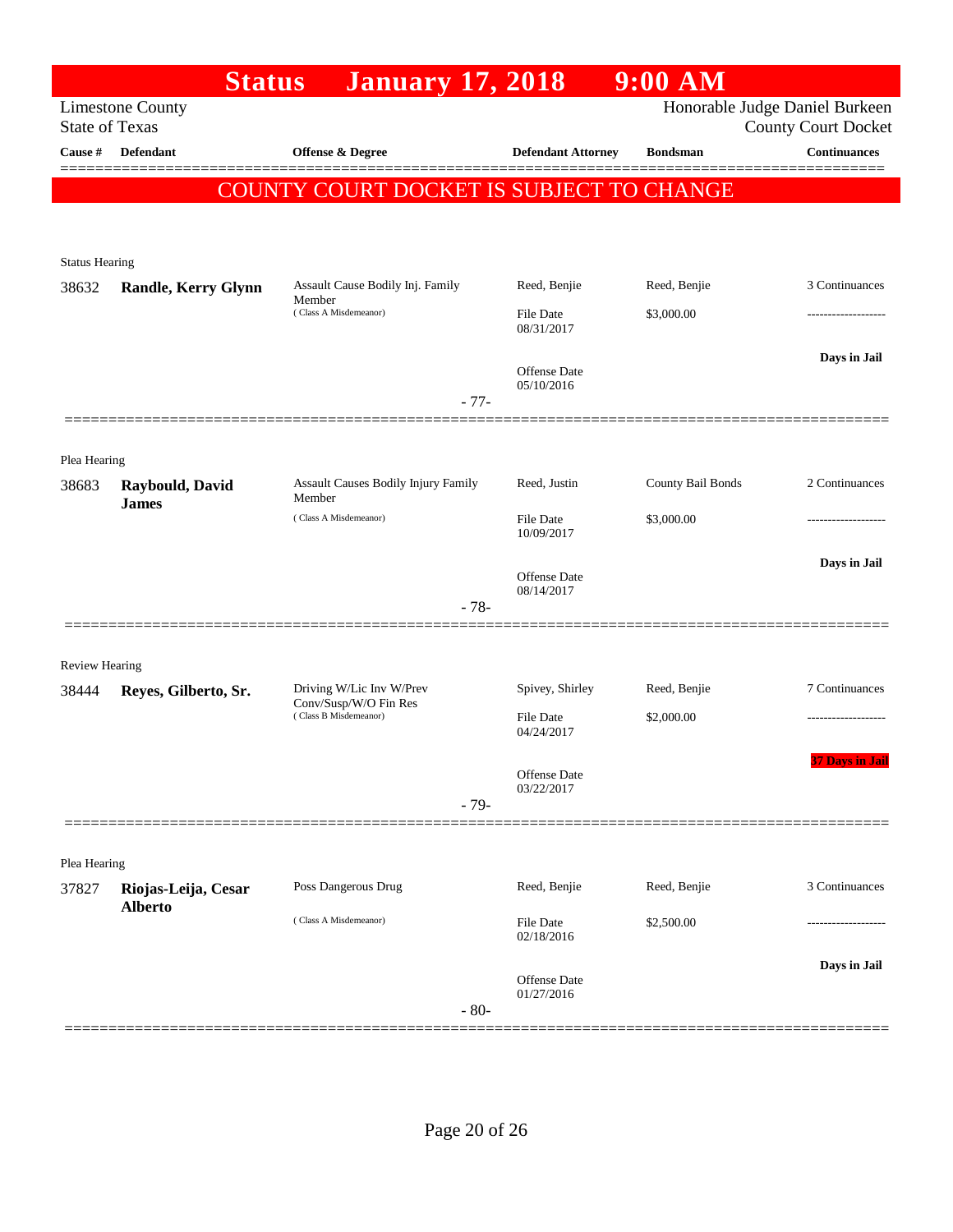|                                  | <b>Status</b>                         | <b>January 17, 2018</b>                                  |                                              | 9:00 AM                           |                                                   |
|----------------------------------|---------------------------------------|----------------------------------------------------------|----------------------------------------------|-----------------------------------|---------------------------------------------------|
|                                  | <b>Limestone County</b>               |                                                          |                                              |                                   | Honorable Judge Daniel Burkeen                    |
| <b>State of Texas</b><br>Cause # | Defendant                             | Offense & Degree                                         | <b>Defendant Attorney</b>                    | <b>Bondsman</b>                   | <b>County Court Docket</b><br><b>Continuances</b> |
|                                  |                                       | COUNTY COURT DOCKET IS SUBJECT TO CHANGE                 |                                              |                                   | =======                                           |
|                                  |                                       |                                                          |                                              |                                   |                                                   |
|                                  |                                       |                                                          |                                              |                                   |                                                   |
| Plea Hearing<br>38086            | Riojas-Leija, Cesar<br><b>Alberto</b> | Driving W/Lic Inv W/Prev<br>Conv/Susp/W/O Fin Res        | Reed, Benjie                                 | Reed, Benjie                      | 3 Continuances                                    |
|                                  |                                       | (Class B Misdemeanor)                                    | <b>File Date</b><br>07/22/2016               | \$2,000.00                        |                                                   |
|                                  |                                       |                                                          | Offense Date<br>05/01/2016                   |                                   | Days in Jail                                      |
|                                  |                                       | $-81-$                                                   |                                              |                                   |                                                   |
| Plea Hearing                     |                                       |                                                          |                                              |                                   |                                                   |
| 38147                            | Riojas-Leija, Cesar<br><b>Alberto</b> | Driving W/Lic Inv W/Prev<br>Conv/Susp/W/O Fin Res        | Reed, Benjie                                 | Reed, Benjie                      | 3 Continuances                                    |
|                                  |                                       | (Class B Misdemeanor)                                    | <b>File Date</b><br>08/23/2016               | \$1,000.00                        |                                                   |
|                                  |                                       |                                                          | Offense Date                                 |                                   | Days in Jail                                      |
|                                  |                                       | $-82-$                                                   | 07/02/2016                                   |                                   |                                                   |
|                                  |                                       |                                                          |                                              |                                   |                                                   |
| <b>Review Hearing</b>            |                                       |                                                          |                                              |                                   |                                                   |
| 38727                            | Rivera, Jonathan<br><b>Adam</b>       | Driving W/Lic Inv W/Prev<br>Conv/Susp/W/O Fin Res        |                                              | County Bail Bonds                 | 1 Continuances                                    |
|                                  |                                       | (Class B Misdemeanor)                                    | <b>File Date</b><br>11/07/2017               | \$1,500.00                        |                                                   |
|                                  |                                       |                                                          | <b>Offense</b> Date                          |                                   | Days in Jail                                      |
|                                  |                                       | $-83-$                                                   | 09/26/2017                                   |                                   |                                                   |
|                                  |                                       |                                                          |                                              |                                   |                                                   |
| <b>Review Hearing</b>            |                                       |                                                          |                                              |                                   |                                                   |
| 38715                            | Roach, Sara Elizabeth                 | Theft Prop <\$100 W/Prev Convic<br>(Class B Misdemeanor) | Tate, Greg<br><b>File Date</b><br>10/26/2017 | Freebird Bail Bonds<br>\$2,500.00 | 1 Continuances                                    |
|                                  |                                       | $-84-$                                                   | <b>Offense</b> Date<br>09/24/2017            |                                   | <b>35 Days in Jail</b>                            |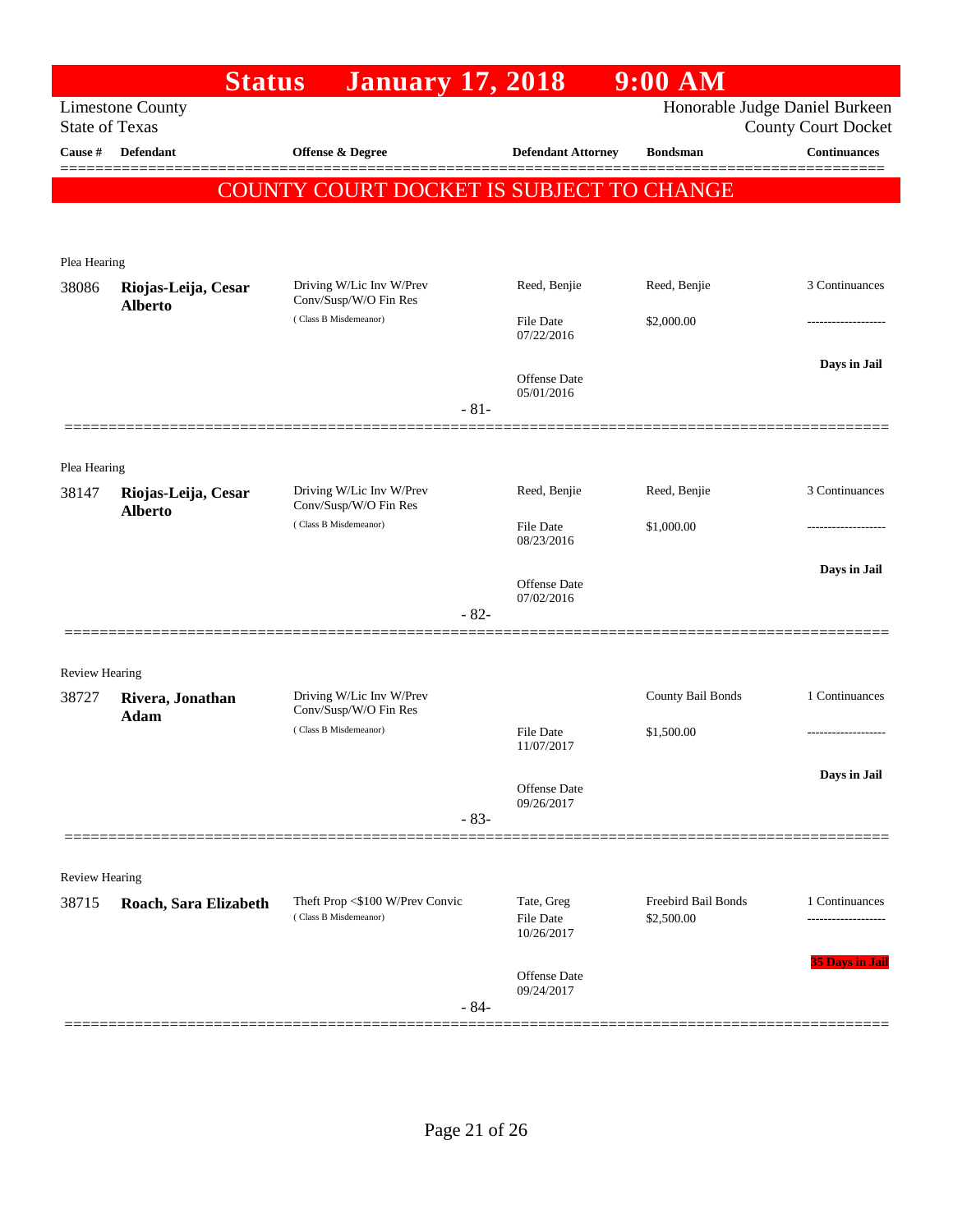|                                | <b>Status</b>                             | <b>January 17, 2018</b>                       |                                   | $9:00$ AM                      |                                      |
|--------------------------------|-------------------------------------------|-----------------------------------------------|-----------------------------------|--------------------------------|--------------------------------------|
| <b>State of Texas</b>          | <b>Limestone County</b>                   |                                               |                                   | Honorable Judge Daniel Burkeen | <b>County Court Docket</b>           |
| Cause #                        | Defendant                                 | Offense & Degree                              | <b>Defendant Attorney</b>         | <b>Bondsman</b>                | <b>Continuances</b>                  |
|                                |                                           | COUNTY COURT DOCKET IS SUBJECT TO CHANGE      |                                   |                                |                                      |
|                                |                                           |                                               |                                   |                                |                                      |
| <b>Review Hearing</b>          |                                           |                                               |                                   |                                |                                      |
| 38716                          | Roach, Sara Elizabeth                     | Fail To Identify Giving False/Ficitious       | Tate, Greg                        | Freebird Bail Bonds            | 1 Continuances                       |
|                                |                                           | Info<br>(Class B Misdemeanor)                 | <b>File Date</b><br>10/26/2017    | \$2,500.00                     |                                      |
|                                |                                           |                                               | <b>Offense Date</b><br>09/24/2017 |                                | <b>35 Days in Jail</b>               |
|                                |                                           | $-85-$                                        |                                   |                                |                                      |
|                                |                                           |                                               |                                   |                                |                                      |
| <b>Status Hearing</b><br>38541 | <b>Robinson, Antoine</b><br><b>Dwayne</b> | Interfer W/Emergency Req For<br>Assistance    | Latray, Michelle J.               | County Bail Bonds              | 7 Continuances                       |
|                                |                                           | (Class A Misdemeanor)                         | <b>File Date</b><br>06/20/2017    | \$3,000.00                     | -----------------                    |
|                                |                                           |                                               | <b>Offense Date</b><br>04/27/2017 |                                | Days in Jail                         |
|                                |                                           | $-86-$                                        |                                   |                                |                                      |
| <b>Status Hearing</b>          |                                           |                                               |                                   |                                |                                      |
| 38542                          | Robinson, Antoine<br><b>Dwayne</b>        | Assault Causes Bodily Injury Family<br>Member | Latray, Michelle J.               | County Bail Bonds              | 7 Continuances                       |
|                                |                                           | (Class A Misdemeanor)                         | <b>File Date</b><br>06/20/2017    | \$3,000.00                     |                                      |
|                                |                                           |                                               | Offense Date<br>04/27/2017        |                                | Days in Jail                         |
|                                |                                           | $-87-$                                        |                                   |                                |                                      |
| <b>Review Hearing</b>          |                                           |                                               |                                   |                                |                                      |
| 38691                          | Sanders, Mohaji                           | Unl Carrying Weapon<br>(Class A Misdemeanor)  | <b>File Date</b><br>10/13/2017    |                                | 1 Continuances<br>------------------ |
|                                |                                           |                                               |                                   |                                | Days in Jail                         |
|                                |                                           | $-88-$                                        | <b>Offense</b> Date<br>08/25/2017 |                                |                                      |
|                                |                                           |                                               |                                   |                                |                                      |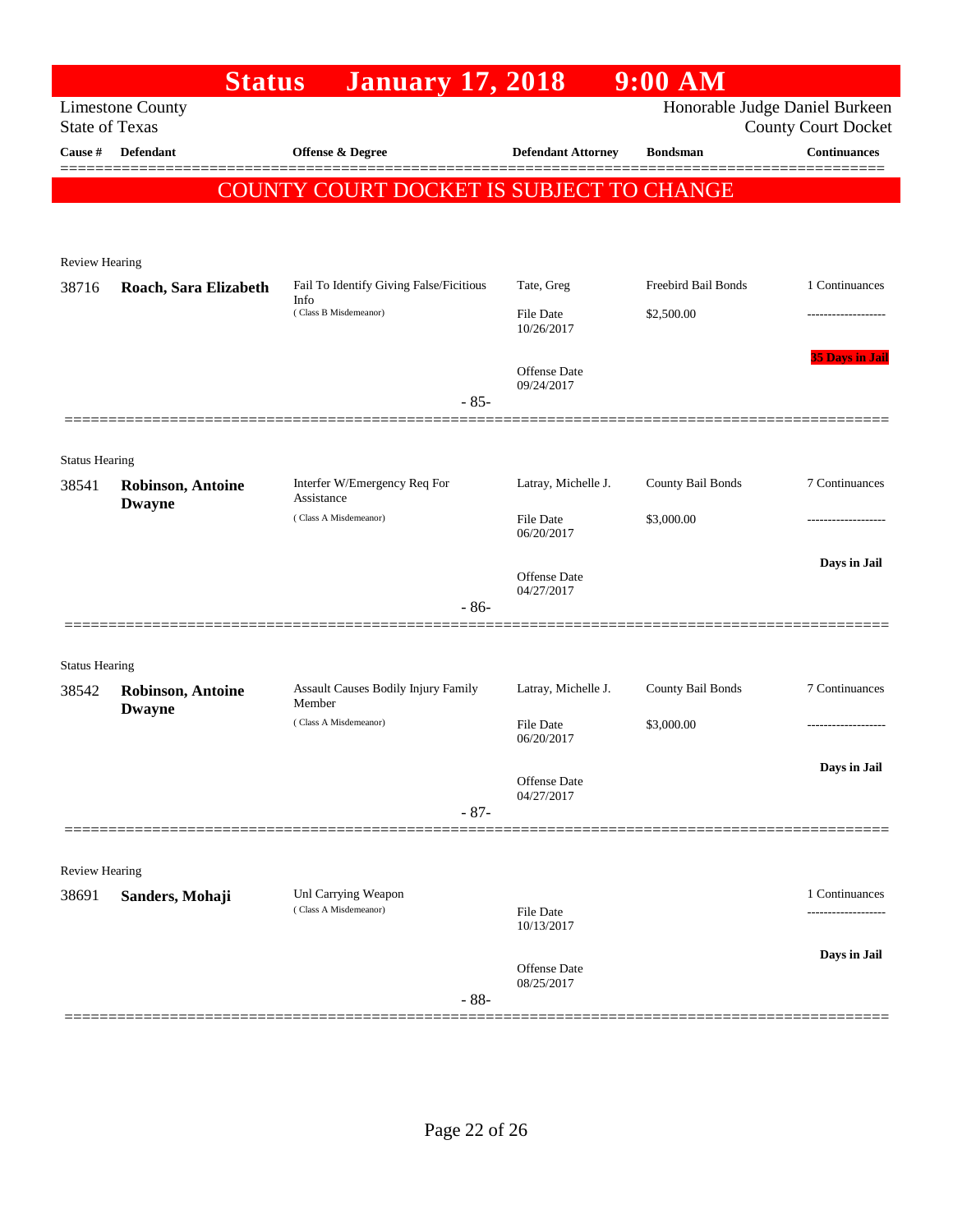|                         | <b>Status</b>                      | <b>January 17, 2018</b>                           |        |                                   | $9:00$ AM         |                                                              |
|-------------------------|------------------------------------|---------------------------------------------------|--------|-----------------------------------|-------------------|--------------------------------------------------------------|
| <b>State of Texas</b>   | <b>Limestone County</b>            |                                                   |        |                                   |                   | Honorable Judge Daniel Burkeen<br><b>County Court Docket</b> |
| Cause #                 | <b>Defendant</b>                   | Offense & Degree                                  |        | <b>Defendant Attorney</b>         | <b>Bondsman</b>   | Continuances                                                 |
|                         |                                    |                                                   |        |                                   |                   |                                                              |
|                         |                                    | <b>COUNTY COURT DOCKET IS SUBJECT TO CHANGE</b>   |        |                                   |                   |                                                              |
|                         |                                    |                                                   |        |                                   |                   |                                                              |
| <b>Review Hearing</b>   |                                    |                                                   |        |                                   |                   |                                                              |
| 38692                   | Sanders, Mohaji                    | Poss Marij <2oz<br>(Class B Misdemeanor)          |        | <b>File Date</b>                  |                   | 1 Continuances                                               |
|                         |                                    |                                                   |        | 10/13/2017                        |                   |                                                              |
|                         |                                    |                                                   |        | Offense Date                      |                   | Days in Jail                                                 |
|                         |                                    |                                                   |        | 08/25/2017                        |                   |                                                              |
|                         |                                    |                                                   | $-89-$ |                                   |                   |                                                              |
|                         |                                    |                                                   |        |                                   |                   |                                                              |
| Review Hearing<br>38199 | <b>Sanders, Stanley Kevin</b>      | Poss Cs Pg $3 < 28g$                              |        | Reed, Justin                      | Reed, Justin      | 0 Continuances                                               |
|                         |                                    | (Class A Misdemeanor)                             |        | <b>File Date</b><br>10/18/2016    | \$2,000.00        | .                                                            |
|                         |                                    |                                                   |        |                                   |                   | Days in Jail                                                 |
|                         |                                    |                                                   |        | <b>Offense Date</b><br>03/12/2015 |                   |                                                              |
|                         |                                    |                                                   | $-90-$ |                                   |                   |                                                              |
|                         |                                    |                                                   |        |                                   |                   |                                                              |
| <b>Review Hearing</b>   |                                    |                                                   |        |                                   |                   |                                                              |
| 38200                   | <b>Sanders, Stanley Kevin</b>      | Driving W/Lic Inv W/Prev<br>Conv/Susp/W/O Fin Res |        | Reed, Justin                      | Reed, Justin      | 0 Continuances                                               |
|                         |                                    | (Class B Misdemeanor)                             |        | <b>File Date</b><br>10/18/2016    | \$2,000.00        |                                                              |
|                         |                                    |                                                   |        |                                   |                   | Days in Jail                                                 |
|                         |                                    |                                                   |        | Offense Date<br>03/12/2015        |                   |                                                              |
|                         |                                    |                                                   | $-91-$ |                                   |                   |                                                              |
|                         |                                    |                                                   |        |                                   |                   |                                                              |
| <b>Status Hearing</b>   |                                    | Poss Marij <2oz                                   |        | Reed, Justin                      | County Bail Bonds | 3 Continuances                                               |
| 38621                   | <b>Simmons, Amiliou</b><br>Kopanou |                                                   |        |                                   |                   |                                                              |
|                         |                                    | (Class B Misdemeanor)                             |        | File Date<br>08/28/2017           | \$2,000.00        |                                                              |
|                         |                                    |                                                   |        |                                   |                   | Days in Jail                                                 |
|                         |                                    |                                                   |        | Offense Date<br>05/27/2017        |                   |                                                              |
|                         |                                    |                                                   | $-92-$ |                                   |                   |                                                              |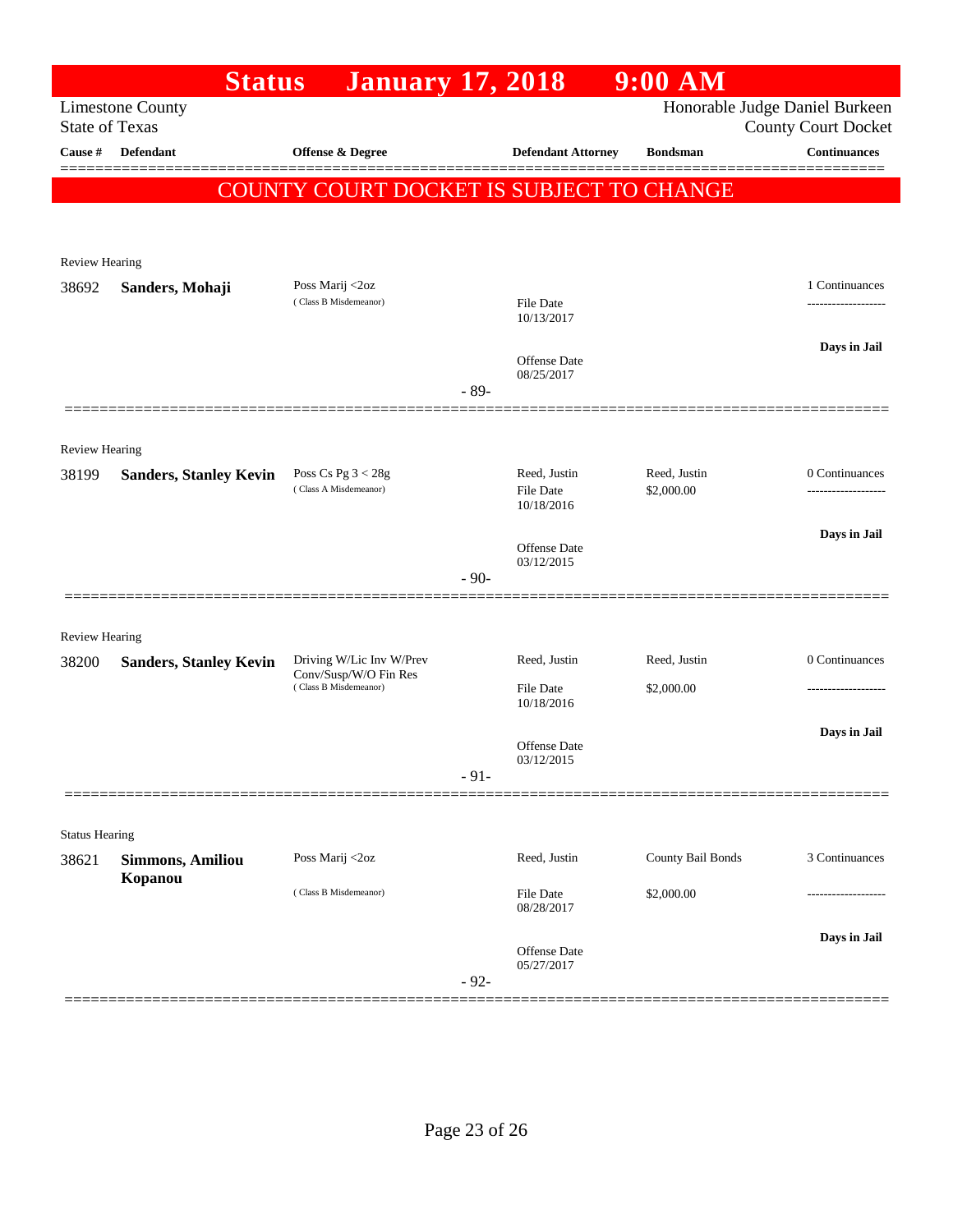|                                | <b>Status</b>             | <b>January 17, 2018</b>                                                    |                                         | $9:00$ AM                   |                                                              |
|--------------------------------|---------------------------|----------------------------------------------------------------------------|-----------------------------------------|-----------------------------|--------------------------------------------------------------|
| <b>State of Texas</b>          | <b>Limestone County</b>   |                                                                            |                                         |                             | Honorable Judge Daniel Burkeen<br><b>County Court Docket</b> |
| Cause #                        | <b>Defendant</b>          | Offense & Degree                                                           | <b>Defendant Attorney</b>               | <b>Bondsman</b>             | <b>Continuances</b>                                          |
|                                |                           | COUNTY COURT DOCKET IS SUBJECT TO CHANGE                                   |                                         |                             |                                                              |
|                                |                           |                                                                            |                                         |                             |                                                              |
|                                |                           |                                                                            |                                         |                             |                                                              |
| <b>Status Hearing</b>          |                           |                                                                            |                                         |                             |                                                              |
| 38553                          | Vest, Jimmy Keith         | Driving W/Lic Inv W/Prev<br>Conv/Susp/W/O Fin Res<br>(Class B Misdemeanor) | Latray, Michelle J.<br><b>File Date</b> | Personal Bond<br>\$2,000.00 | 6 Continuances                                               |
|                                |                           |                                                                            | 06/26/2017                              |                             |                                                              |
|                                |                           |                                                                            | Offense Date                            |                             | Days in Jail                                                 |
|                                |                           |                                                                            | 05/19/2017                              |                             |                                                              |
|                                |                           | $-93-$                                                                     |                                         |                             |                                                              |
|                                |                           |                                                                            |                                         |                             |                                                              |
| Plea Hearing<br>38425          | <b>Waldrop, Rachel</b>    | False Drug Test Falsification Device                                       | Reed, Benjie                            | Reed, Benjie                | 11 Continuances                                              |
|                                | <b>Deanne</b>             | (Class B Misdemeanor)                                                      |                                         |                             |                                                              |
|                                |                           |                                                                            | <b>File Date</b><br>04/18/2017          | \$2,000.00                  |                                                              |
|                                |                           |                                                                            | <b>Offense Date</b>                     |                             | Days in Jail                                                 |
|                                |                           |                                                                            | 03/27/2017                              |                             |                                                              |
|                                |                           | $-94-$                                                                     |                                         |                             |                                                              |
|                                |                           |                                                                            |                                         |                             |                                                              |
| <b>Status Hearing</b><br>38697 | Williams,                 | Fail To Identify Fugitive Intent Give                                      |                                         | County Bail Bonds           | 2 Continuances                                               |
|                                | <b>Lamonderick Lamont</b> | False Info<br>(Class A Misdemeanor)                                        | <b>File Date</b>                        | \$2,000.00                  | .                                                            |
|                                |                           |                                                                            | 10/13/2017                              |                             |                                                              |
|                                |                           |                                                                            | Offense Date                            |                             | Days in Jail                                                 |
|                                |                           | $-95-$                                                                     | 08/27/2017                              |                             |                                                              |
|                                |                           |                                                                            |                                         |                             |                                                              |
| <b>Status Hearing</b>          |                           |                                                                            |                                         |                             |                                                              |
| 38698                          | Williams,                 | Driving W/Lic Inv W/Prev                                                   |                                         | County Bail Bonds           | 2 Continuances                                               |
|                                | <b>Lamonderick Lamont</b> | Conv/Susp/W/O Fin Res<br>(Class B Misdemeanor)                             | File Date                               | \$1,000.00                  |                                                              |
|                                |                           |                                                                            | 10/13/2017                              |                             |                                                              |
|                                |                           |                                                                            | <b>Offense Date</b>                     |                             | Days in Jail                                                 |
|                                |                           | $-96-$                                                                     | 08/27/2017                              |                             |                                                              |
|                                |                           |                                                                            |                                         |                             |                                                              |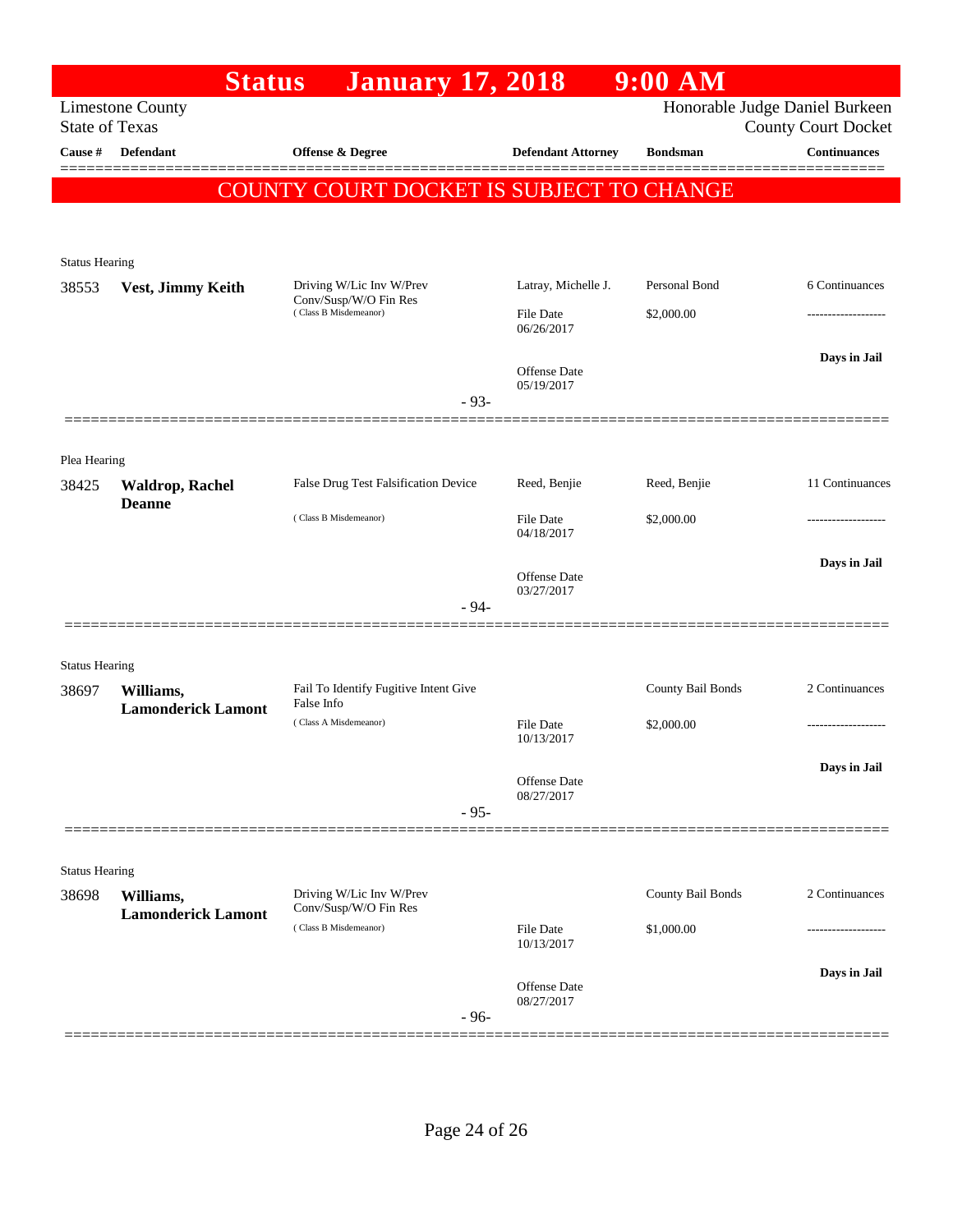|                                                                                                                  | <b>Status</b>                           | <b>January 17, 2018</b>                                                    |         |                                   | $9:00$ AM       |                        |  |  |
|------------------------------------------------------------------------------------------------------------------|-----------------------------------------|----------------------------------------------------------------------------|---------|-----------------------------------|-----------------|------------------------|--|--|
| Honorable Judge Daniel Burkeen<br><b>Limestone County</b><br><b>State of Texas</b><br><b>County Court Docket</b> |                                         |                                                                            |         |                                   |                 |                        |  |  |
| Cause #                                                                                                          | <b>Defendant</b>                        | <b>Offense &amp; Degree</b>                                                |         | <b>Defendant Attorney</b>         | <b>Bondsman</b> | <b>Continuances</b>    |  |  |
|                                                                                                                  |                                         | COUNTY COURT DOCKET IS SUBJECT TO CHANGE                                   |         |                                   |                 |                        |  |  |
| <b>Status Hearing</b>                                                                                            |                                         |                                                                            |         |                                   |                 |                        |  |  |
| 38652                                                                                                            | <b>Wilson, Michael Curtis</b>           | Driving W/Lic Inv W/Prev                                                   |         | Reed, Justin                      | Reed, Justin    | 2 Continuances         |  |  |
|                                                                                                                  |                                         | Conv/Susp/W/O Fin Res<br>(Class B Misdemeanor)                             |         | <b>File Date</b><br>09/18/2017    | \$2,000.00      |                        |  |  |
|                                                                                                                  |                                         |                                                                            | $-97-$  | <b>Offense Date</b><br>08/17/2017 |                 | <b>57 Days in Jail</b> |  |  |
| <b>Status Hearing</b>                                                                                            |                                         |                                                                            |         |                                   |                 |                        |  |  |
| 38124                                                                                                            | <b>Wimberly, Toryee</b>                 | Driving W/Lic Inv W/Prev                                                   |         |                                   | Personal Bond   | 1 Continuances         |  |  |
|                                                                                                                  | <b>David</b>                            | Conv/Susp/W/O Fin Res<br>(Class B Misdemeanor)                             |         | <b>File Date</b><br>08/16/2016    | \$2,000.00      | -----------------      |  |  |
|                                                                                                                  |                                         |                                                                            |         | <b>Offense Date</b><br>04/30/2016 |                 | Days in Jail           |  |  |
|                                                                                                                  |                                         |                                                                            | $-98-$  |                                   |                 |                        |  |  |
| <b>Status Hearing</b>                                                                                            |                                         |                                                                            |         |                                   |                 |                        |  |  |
| 38274                                                                                                            | <b>Wimberly, Toryee</b><br><b>David</b> | Bail Jumping And Fail To Appear                                            |         |                                   | Personal Bond   | 1 Continuances         |  |  |
|                                                                                                                  |                                         | (Class A Misdemeanor)                                                      |         | File Date<br>12/02/2016           | \$1,000.00      |                        |  |  |
|                                                                                                                  |                                         |                                                                            | $-99-$  | Offense Date<br>11/22/2016        |                 | Days in Jail           |  |  |
|                                                                                                                  |                                         |                                                                            |         |                                   |                 |                        |  |  |
| Review Hearing<br>38405                                                                                          | <b>Wimberly, Toryee</b><br><b>David</b> | Driving W/Lic Inv W/Prev<br>Conv/Susp/W/O Fin Res<br>(Class B Misdemeanor) |         |                                   | Personal Bond   | 1 Continuances         |  |  |
|                                                                                                                  |                                         |                                                                            |         | <b>File Date</b><br>03/17/2017    | \$1,000.00      |                        |  |  |
|                                                                                                                  |                                         |                                                                            | $-100-$ | Offense Date<br>02/26/2017        |                 | Days in Jail           |  |  |